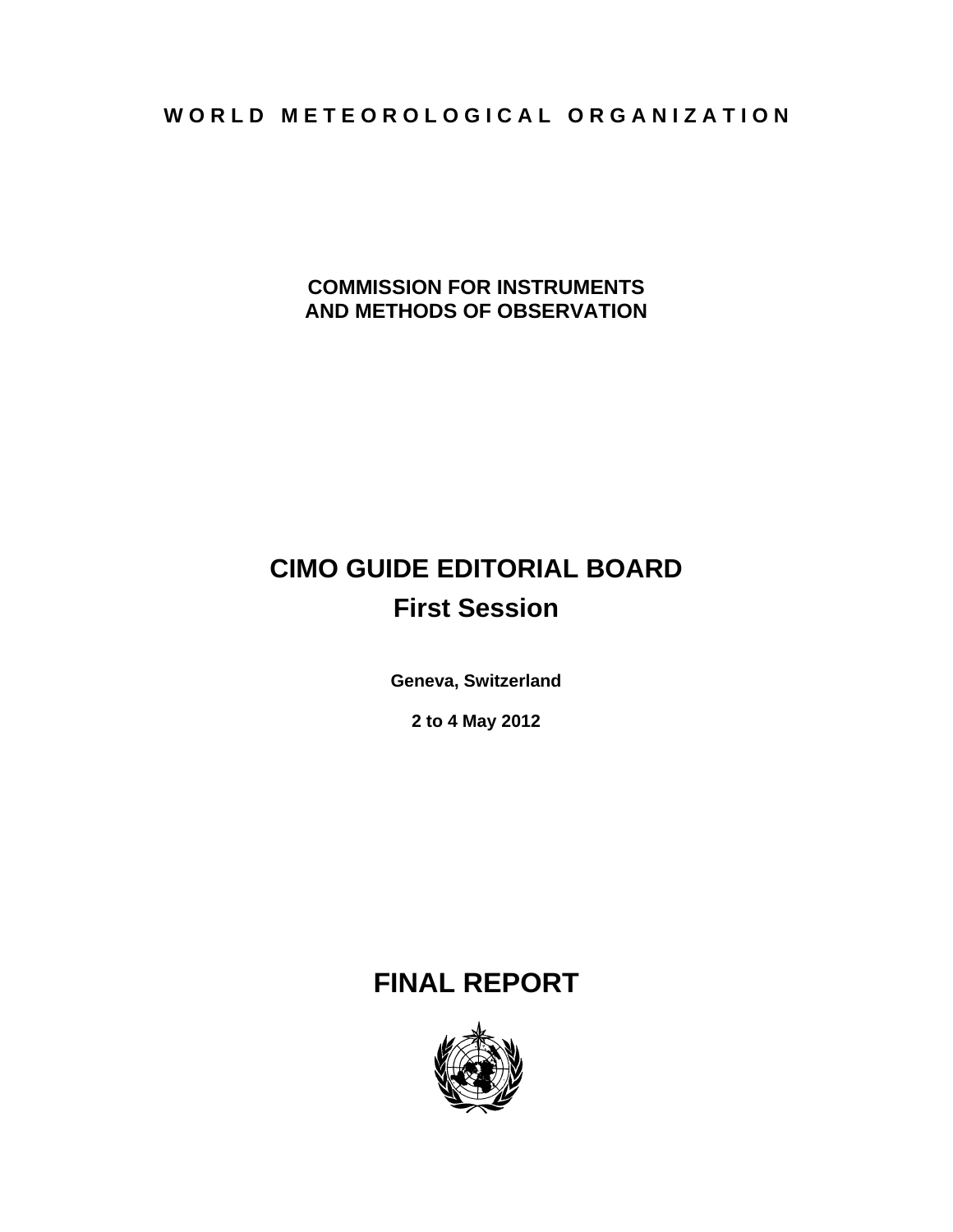# **CONTENTS**

|                          |                                                     | Pages          |
|--------------------------|-----------------------------------------------------|----------------|
| Agenda                   |                                                     | p. ii          |
| <b>Executive summary</b> | p.iii                                               |                |
|                          | General summary of the work of the meeting          | $p. 1 - p. 9$  |
| Annexes:                 |                                                     |                |
| Annex I                  | <b>List of Participants</b>                         | p. $1 - p$ . 2 |
| Annex II                 | Guidelines for the Edition of the CIMO Guide (2012) | $p. 1 - p. 2$  |
| Annex III                | <b>Procedures for Updating the CIMO Guide</b>       |                |
| Annex IV                 | Workplan                                            |                |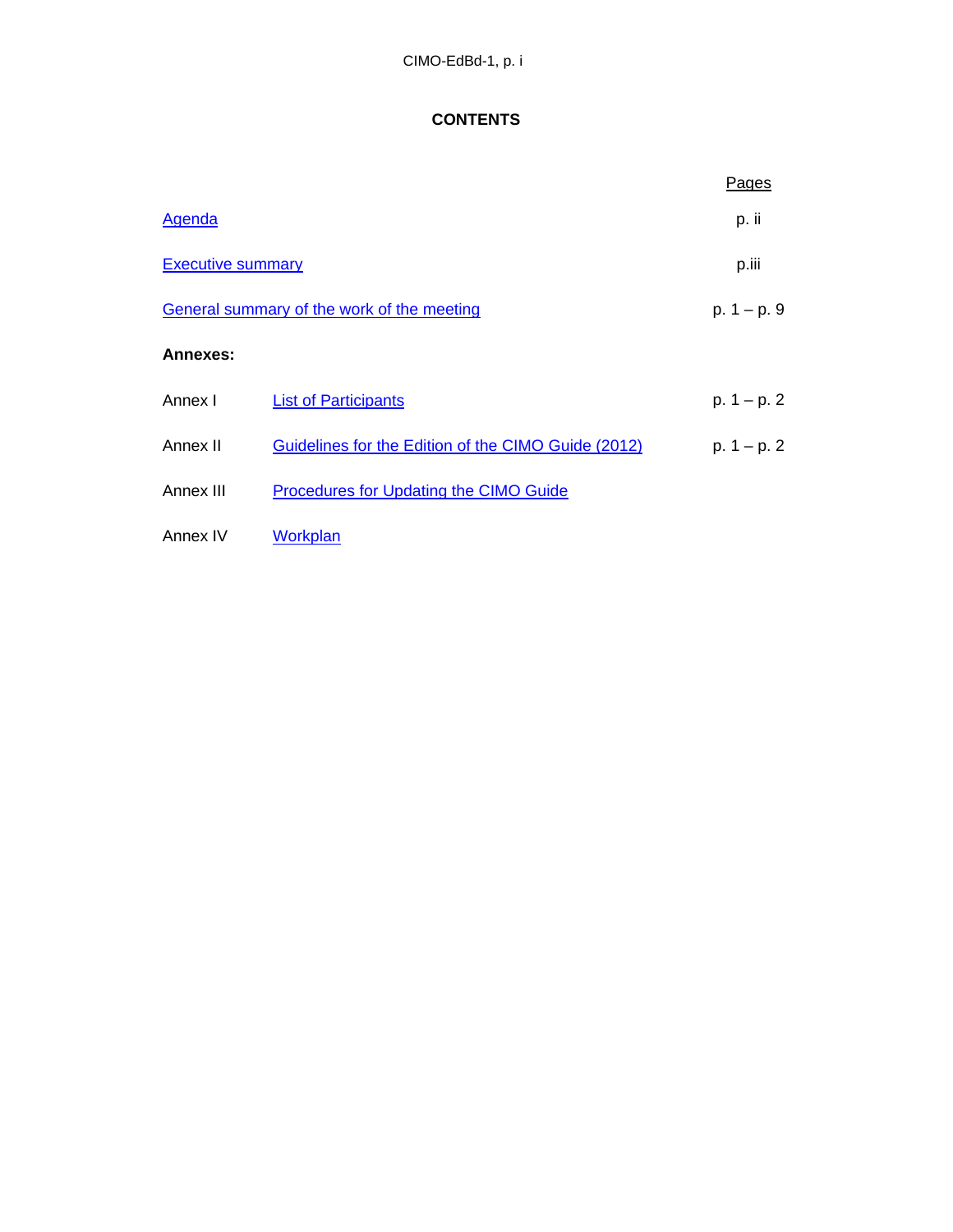#### **EXECUTIVE SUMMARY**

The first session of the CIMO Guide Editorial Board was held from 2 to 4 May 2012 at the WMO Headquarters in Geneva, Switzerland.

The meeting addressed how CIMO should be contributing to the development of the WIGOS regulatory material. In view of the present development of a Manual on WIGOS, it felt it would not be appropriate to develop a separate Manual on Instruments and Methods of Observation, but that those practices that are described in the CIMO Guide and are suitable to be identified as standard practices should be included in the Manual on WIGOS. It also recommended that CIMO help identifying the standards that were developed and used by the different communities contributing to WIGOS.

The meeting developed guidelines for authors for the edition of the CIMO Guide that are based on the practices already used for the Sixth Edition of the CIMO Guide and recommended to the CIMO Management Group to adopt them. These guidelines aim at ensuring the CIMO Guide remains an up-to-date, generic document, that should be as homogeneous as possible in the presentation it makes of the various observing technologies.

The meeting reviewed the approval procedure for updates of the CIMO Guide to clarify to all possible contributors the review and approval processes for changes and how contributions could be submitted for consideration.

The meeting reviewed draft updates of various CIMO Guide chapters, as well as other proposals for modifications and agreed on follow-up steps for each of them.

\_\_\_\_\_\_\_\_\_\_\_\_\_\_\_\_\_\_\_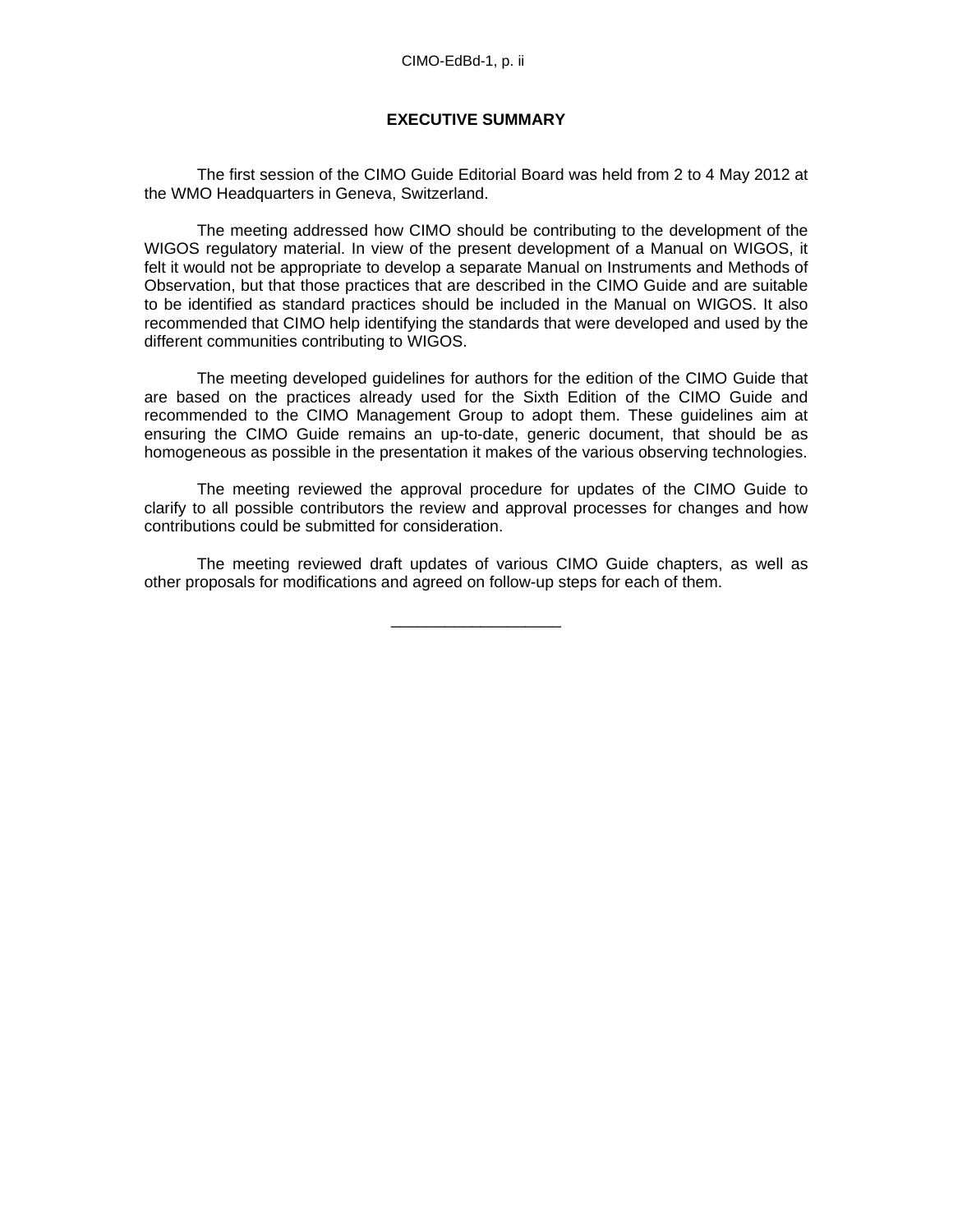# **AGENDA**

#### **1. ORGANIZATION OF THE SESSION**

- 1.1 Opening of the Session<br>1.2 Adoption of the Agenda
- 1.2 Adoption of the Agenda<br>1.3 Working Arrangements
- Working Arrangements for the Session

# **2. REPORT OF THE CHAIRPERSON**

#### **3. WIGOS REGULATORY MATERIAL**

- WIGOS Guide and Manual
- CIMO Guide and Manual

# **4. PROCEDURES FOR UPDATING THE CIMO GUIDE**

- Guidelines for authors and reviewers of CIMO Guide chapters
- Technical review process for new/revised chapters
- Formal approval process for new/revised chapters

# **5. REVIEW OF PROPOSED MODIFICATIONS TO CIMO GUIDE CHAPTERS**

- Part I, Chapter 12 & 13: Upper-air Measurements
- Part II, Chapter 3: Aircraft Observations
- Part II, Chapter 7, Lightning Detection
- Part IV: Satellite Observations

# **6. NEED FOR UPDATES OF SPECIFIC CHAPTERS**

- **7. OTHER BUSINESS**
- **8. CLOSURE OF THE SESSION**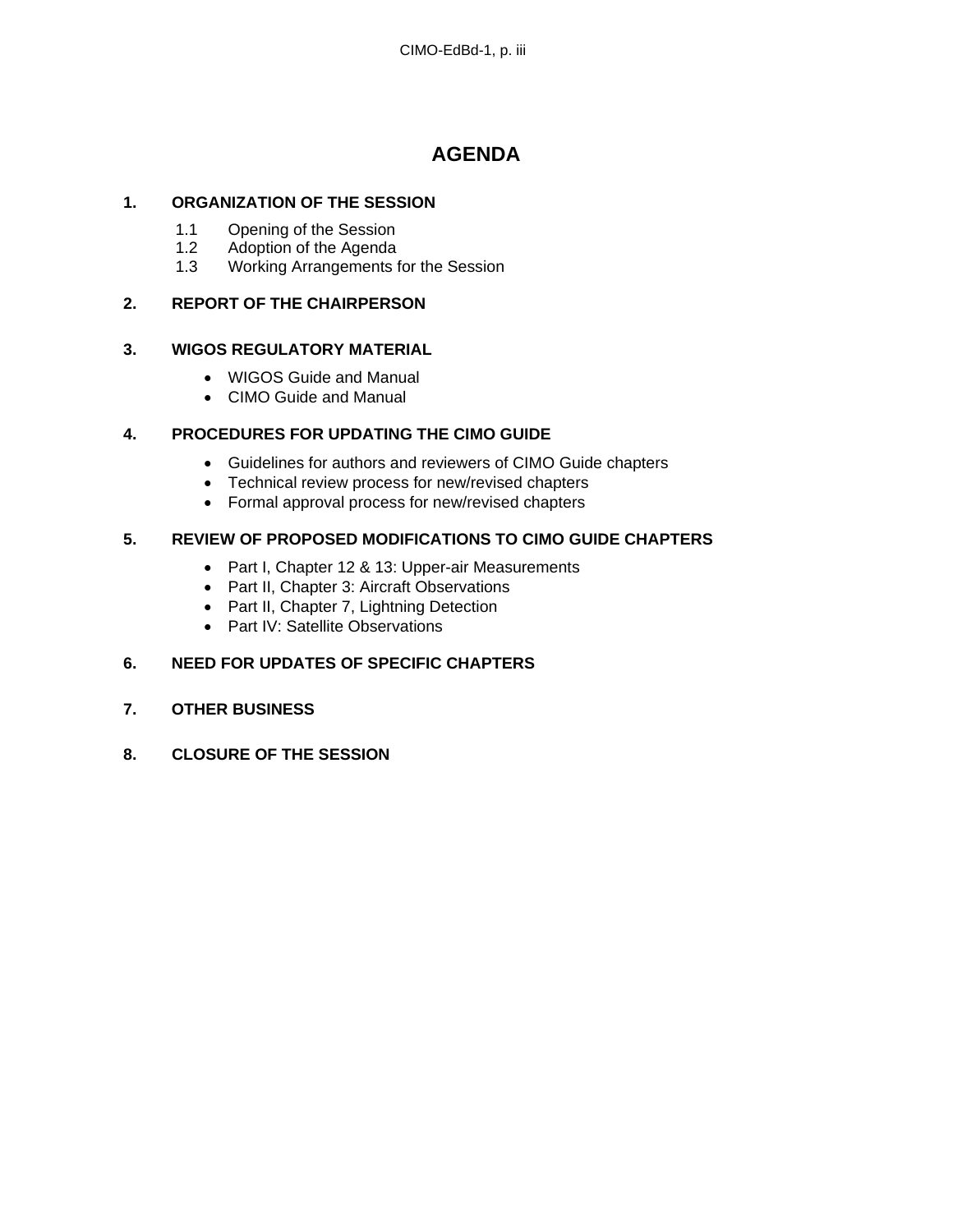#### **GENERAL SUMMARY**

#### **1. ORGANIZATION OF THE SESSION**

#### 1.1 **Opening of the Session**

1.1.1 The first session of the CIMO Guide Editorial Board (EdBd) was opened on Wednesday, 2 May 2012 at 9:00, by the Chairperson of the CIMO Guide Editorial Board, Dr Volker Kurz. The list of participants is given in Annex I.

1.1.2 The Director of the WMO Observing and Information Systems Department, Dr Wenjian Zhang, welcomed the participants on behalf of WMO. He reminded the participants of the role that CIMO is expected to play in developing standards and recalled the difference between WMO Standard Practices/Procedures (Shall) and Recommended Practices/Procedures (Should). WMO Members have to inform WMO on the Standard Practices they are not able to follow and when they expect they will be able to follow them. He proposed that those parts of the CIMO Guide that are mature enough should be promoted to the status of Standard Practices normally included in a WMO Manual. He stressed that key issues for the meeting would be to define procedures to ensure regular updates of the CIMO Guide as well as to develop a strategy for the development of the CIMO Manual, if such a manual should be written, and to contribute to the development of the WIGOS Manual.

#### 1.2 **Adoption of the Agenda**

The meeting adopted the Agenda as reproduced at the beginning of this report.

#### 1.3 **Working Arrangements for the Session**

The working hours and tentative timetable for the meeting were agreed upon.

#### **2. REPORT OF THE CHAIRPERSON**

2.1 Dr Kurz reported on his activities as Chairperson of the CIMO Guide Editorial Board since the CIMO-XV session.

2.2 At several occasions, the need for a websearch tool for the content of the CIMO Guide and related WMO documents, such as the Guide and Manual on the GOS were stressed. In that regard, Cg-XVI "... requested CIMO to ... contribute to the development of a user-friendly direct access and on-line search tool for the CIMO Guide and other related WMO regulatory material that would help Members in accessing the information needed to improve and standardize their networks according to WIGOS requirements." Timo Proescholdt from the WMO Secretariat investigated how such a tool could be established without much manual work for marking the documents. The tool must indeed be automatic to avoid creating a never-ending task (like marking individual paragraphs of documents), and ensuring the information searched remained up-to-date. After a long lasting quest with much feedback from the chairperson, both came to the conclusion that such a tool could not easily be developed. The meeting was informed that WMO would be purchasing a Web content management system that could be used for this document search and which would solve the issue holistically at an upper level.

#### 2.3 He mentioned the challenges that the meeting should be addressing:

- Agreeing on guidelines for the drafting / updating of CIMO Guide chapters,
- Establishing relationship with the evolving Manual on WIGOS, thereby deciding on the need for a "CIMO Manual",
- Establishing procedures for publishing more timely intermediate versions,
- Working towards a new Edition, including material on satellite observations as a new Part.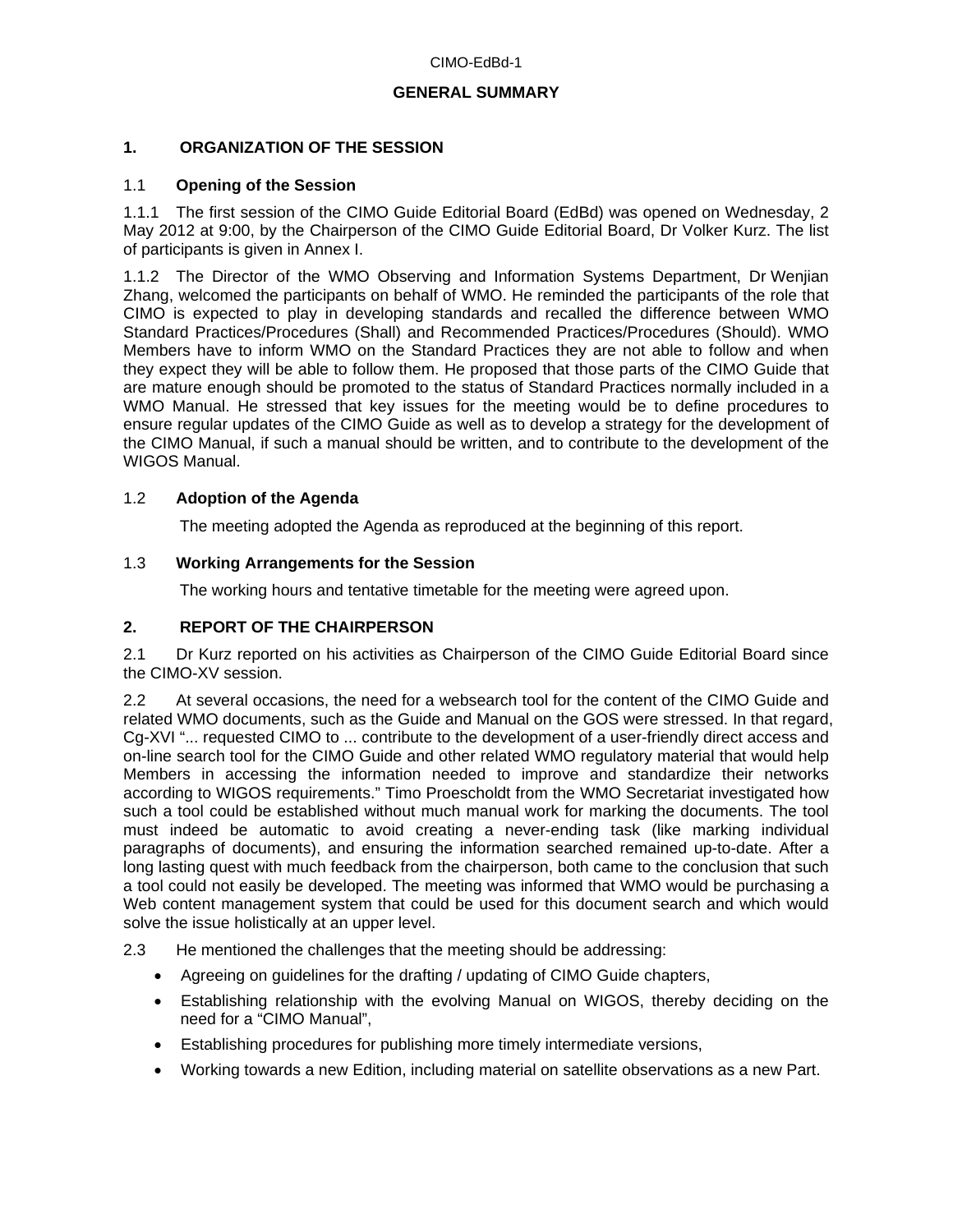#### **3. WIGOS REGULATORY MATERIAL**

3.1 Mr Russell Stringer, the Chairperson of the Task Team on the Manual on WIGOS informed the meeting about the concept of the WMO Integrated Global Observing System (WIGOS) and about the activities that are identified in the draft WIGOS Implementation Plan (WIP) to enable its implementation. WIGOS should lead to more synergies between the various WMO observing systems (GOS, GAW, …) which are presently managed separately.

3.2 Developing a Manual on WIGOS is one of these activities. Two options were considered for this development: a) the Manual on WIGOS would replace the Manual on the GOS and include additional material addressing the other WMO observing systems and b) the Manual on WIGOS would be a short document referencing the manuals of the individual systems and explaining how they collaborate together to implement WIGOS. The Executive Council Inter-Commission Coordination Group on WIGOS (ICG-WIGOS) described the task as "development of the Manual on WIGOS as an overarching document (which should define WIGOS basic principles, requirements and functional architecture with references to other relevant WMO technical documents, where appropriate)". Mr Stinger identified pros and cons with each approach, noting that the short approach might be more realistic and manageable in a reasonable timeframe, and could be converted to a more exhaustive document at a later stage in case of need.

3.3 Mr Stringer recognized that the CIMO Guide included a lot of very important guidance material for WMO Members and that some of these practices should be elevated to the level of WMO Manuals or Technical Regulations. CIMO would need to identify those parts of the CIMO Guide that are followed by a majority of Members and are suitable to be identified as standard practices. These should be made mandatory for Members and included in higher level documents. In this context, the meeting recognized that the CIMO Guide also contains a lot of best practices which should not be made mandatory as it would hinder further progresses in these areas.

3.4 During the discussion the following topics addressed in the CIMO Guide were identified as possible candidates for becoming mandatory (standard practices): siting classification, terms of reference of Regional Instrument Centres and Regional Radiation Centres, using SI units as reference, expressing uncertainties according to the Guide to Uncertainty in Measurements (GUM), and pyrheliometer geometry. The meeting noted that according to WMO regulations, technical commissions should only recommend as standard practices, practices that are followed by a strong majority of Members. The CIMO Guide Editorial Board members agreed to review the CIMO Guide to identify those parts that could be included in a higher level document (Manual), making them mandatory.

3.5 The driver for identifying standard practices from the content of the CIMO Guide is to ensure observations are of known quality. Furthermore, the meeting recognized that standard practices had also the advantage that Members shall report when they do not comply with such regulations. This can in turn be helpful for NMHSs in justifying to their funding agencies the need to comply with these practices for obtaining the funding for their operations. Examples for such benefits would be standard practices addressing the siting of radars with regards to wind mills, or the siting of climate stations to protect them from the influence of changes in their surroundings, such as city extensions.

3.6 CBS and CIMO were tasked by Congress to lead together the development of WIGOS. In this context, the meeting felt that CIMO could significantly contribute to this development in helping to identify the standards that were developed and used by the different community contributing to WIGOS.

3.7 At the early development stage of WIGOS, it had been recognized that CIMO should coordinate the development and the maintenance of observing standards for all types of observations carried out within WIGOS, in collaboration with the "owners" of the various observing systems. The CIMO Guide provides recommendations to Members, but has no binding authority. Therefore, the CIMO Management Group, at its sixth session (2008), had envisaged developing a Manual on Instruments and Methods of Observation (Manual on IMO), that would be an Annex to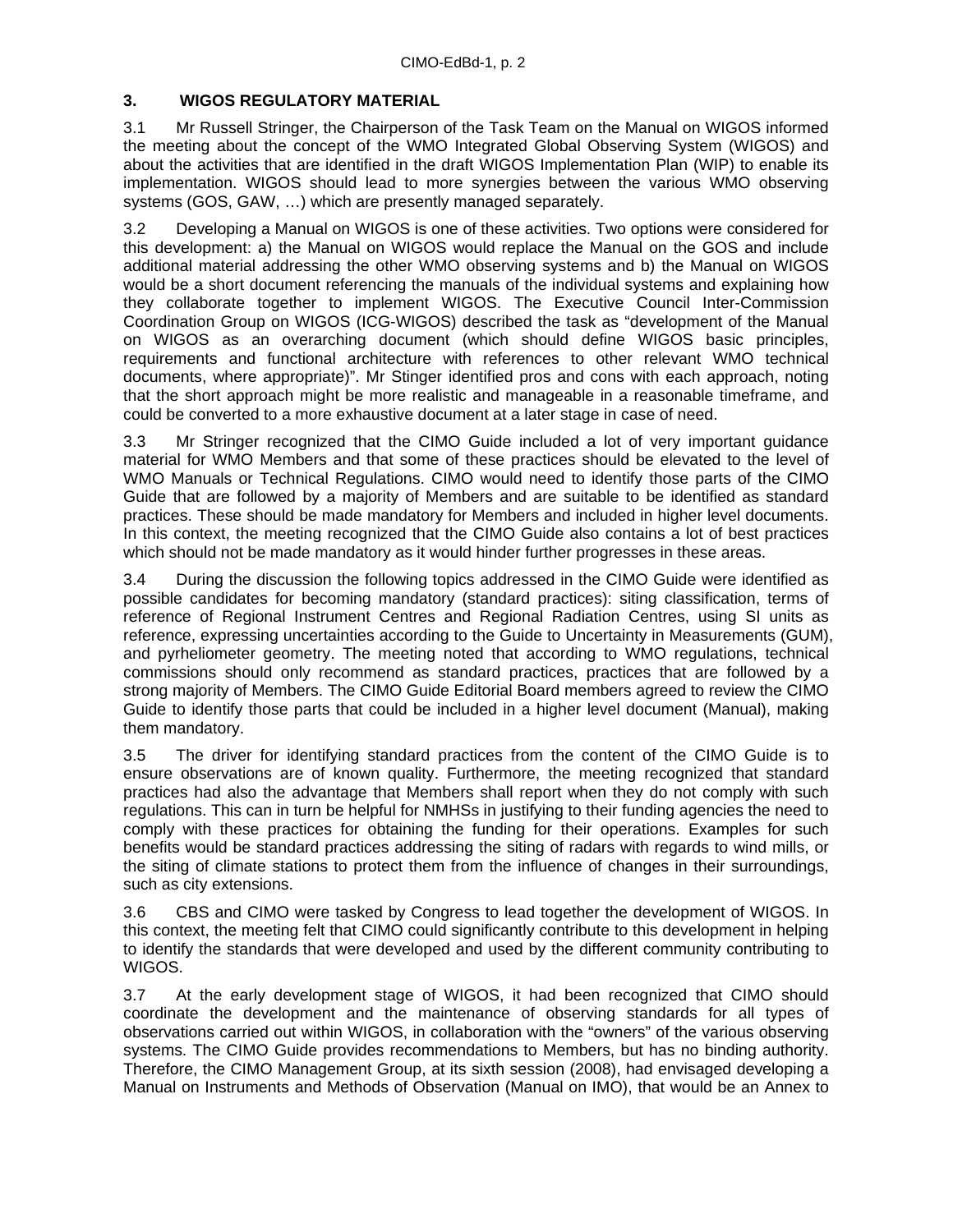the WMO Technical Regulations, and which would incorporate the non-controversial parts of the CIMO Guide, upgraded to the level of standards.

3.8 Since then, the concept of a Manual on WIGOS was developed. CIMO-XV noted the plan to develop a WIGOS Manual and recognized that this development had to be taken into account in the preparation of the concept for the development of the Manual on IMO to ensure appropriate coordination and avoid duplication of efforts. The CIMO Management Group feared that it would be confusing for Members to have too many documents including different level of information (Manual on WIGOS, Manual on IMO, CIMO Guide).

3.9 Therefore, CIMO-MG-9 requested the CIMO Guide Editorial Board to closely follow-up the development of the Manual on WIGOS and to develop a position on whether it would still be appropriate to develop a Manual on IMO in this context for further consideration by the Management Group.

3.10 The meeting recognized that the development of new manuals required significant costs and resources. Furthermore, developing a new Manual on IMO in addition to the Manual on WIGOS would be contrary to the aim of WIGOS to strive for integration. Therefore, the meeting recommended to the CIMO Management Group not to develop a separate Manual on IMO, but to contribute relevant standard practices elevated from the CIMO Guide to the Manual on WIGOS. However, the meeting stressed that this approach would require CIMO to have the ownership and responsibility for updating the part of the Manual on WIGOS where these practices are described. Finally, the meeting questioned the need to develop a Guide on WIGOS in view of the large number of guides already available and appropriately covering all contributing observing systems.

# **4. PROCEDURES FOR UPDATING THE CIMO GUIDE**

# *Editing principles*

4.1 The CIMO Guide is expected to be a generic document and to be as homogeneous as possible in the presentation it makes of the various observing technologies. In view of the large number of experts that contribute to the updating process of the CIMO Guide, editing principles would help them in drafting their contributions in a homogeneous way. Furthermore, such guidelines would also help in achieving a consensus on the final revised text and so would shorten the development and review process of new updates. The meeting reviewed the guidelines on the edition of the CIMO Guide that were used for the Sixth Edition of the CIMO Guide (1996) and further developed them as provided in Annex II. It recommended to the CIMO Management Group to adopt these guidelines and to post them on the CIMO/IMOP website.

4.2 In developing the guidelines, the meeting also strived to avoid risks of duplication with the Guide on the Global Observing System that focuses on the global network design, and related observing requirements. Issues addressing the representativeness, consistency and uncertainties of observations should be addressed in the CIMO Guide.

4.3 The proposed guidelines include strict heading for the chapters of Part I. The meeting agreed that it would be desirable to have also clear recommendations regarding the headings to use in the drafting of new chapters of the other existing Parts of the CIMO Guide. This should be further considered in the future CIMO Guide Editorial Board sessions.

#### *Updating procedures*

4.4 The meeting reviewed the principles used in updating of the CIMO Guide to clarify to all possible contributors the review and approval processes for changes to the CIMO Guide and how contributions could be submitted for consideration. Furthermore, these principles should ensure proper coordination with other technical commissions in charge of updating some chapters, while keeping the procedures as light as possible to avoid unnecessarily delaying the updating process. The meeting agreed on the version provided in Annex III and recommended to the CIMO Management Group to adopt these principles and to post them on the CIMO/IMOP website.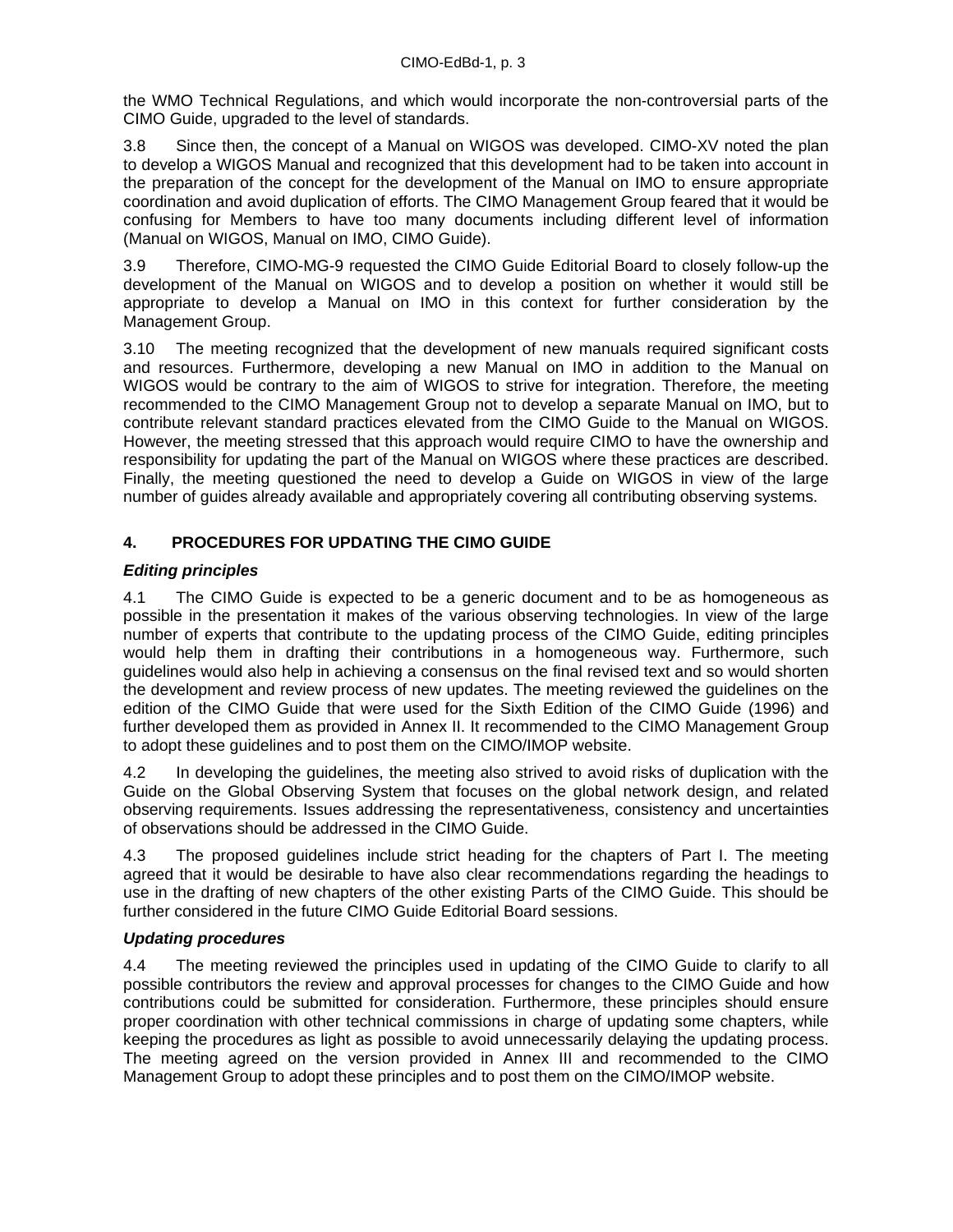4.5 In the course of discussing this procedure, the meeting felt the need for ETs to be aware of their responsibility to coordinate public discussion on their contributions to updates of the CIMO Guide. This will be supported by the Secretariat by publishing on the CIMO Guide webpage information and contact details on relevant ongoing activities of CIMO ETs, so that other interested parties may contribute to these developments/reviews.

4.6 The role of the CIMO Guide Editorial Board in the review process is to ensure the proposals adhere to the editorial guidelines.

#### *Naming, publishing and archiving of Editions*

4.7 Mr Alexander Koretsky informed the meeting about the latest status of development of the new version of the CIMO Guide incorporating all the changes approved by CIMO-XV that should be ready for distribution within a short time.

4.8 He recalled the request of the Presidents of Technical Commissions to stop issuing Supplements to WMO documents, such as the Technical Regulations, Manuals and Guides to prevent the use of documents that are not appropriately updated with the Supplements. Issuing a new edition every time is now possible as these documents are not printed anymore, but published electronically. He noted the need for different types of revisions, some containing major revisions, but not issued frequently, and others more frequent with minor revisions. The meeting discussed how these revisions should be named to ensure that the referencing of the different versions is not ambiguous.

4.9 The practice recently adopted for the WMO Technical Regulations and Manuals is to name new versions according to the year of the Congress at which the changes were approved (WMO stopped numbering Editions). Smaller changes approved by the Executive Council between sessions of Congress would be called Updates.

4.10 The meeting supported to follow a similar procedure for Guides. A new edition would be made when major changes are made to a guide. It would be the responsibility of the relevant Technical Commission to assess whether it should be considered a new edition or an update. A new edition would bear the year of the constituent body session that approved the modifications. The updates would also bear the year of their approval by the relevant constituent body. (e.g. 2010 Edition, Updated 2011). The copyright year is the year of the edition and not the year of the update.

4.11 To prevent the use of obsolete versions, the meeting recommended to the Secretariat to avoid putting old versions of the CIMO Guide on the WMO website, but to archive them and provide them upon request for special purposes. The meeting further recommended that the naming of the filenames should include the edition number to make users aware of the version they are using.

4.12 The meeting agreed that updates would be produced at most once a year. The CIMO Guide Editorial Board should make a recommendation, when a new edition/update is ready, taking into consideration the amount of new material available and the Secretariat load.

#### *IOM reports*

4.13 The meeting addressed the review of IOM reports. It felt it was important that the reports be reviewed by experts with appropriate knowledge on the subject to ensure high quality of the IOM reports. Therefore, it was of the opinion that the CIMO Guide Editorial Board does generally not have the expertise to review IOM reports, and recommended this task be normally borne by Expert Team chairpersons, or other CIMO experts. The CIMO Guide Editorial Board members requested to be informed by the Secretariat when a new IOM report is published.

4.14 The meeting recommended that relevant expert teams be made aware of the publication of IOM reports relevant to their field of activity so that they could extract relevant material to prepare CIMO Guide updates.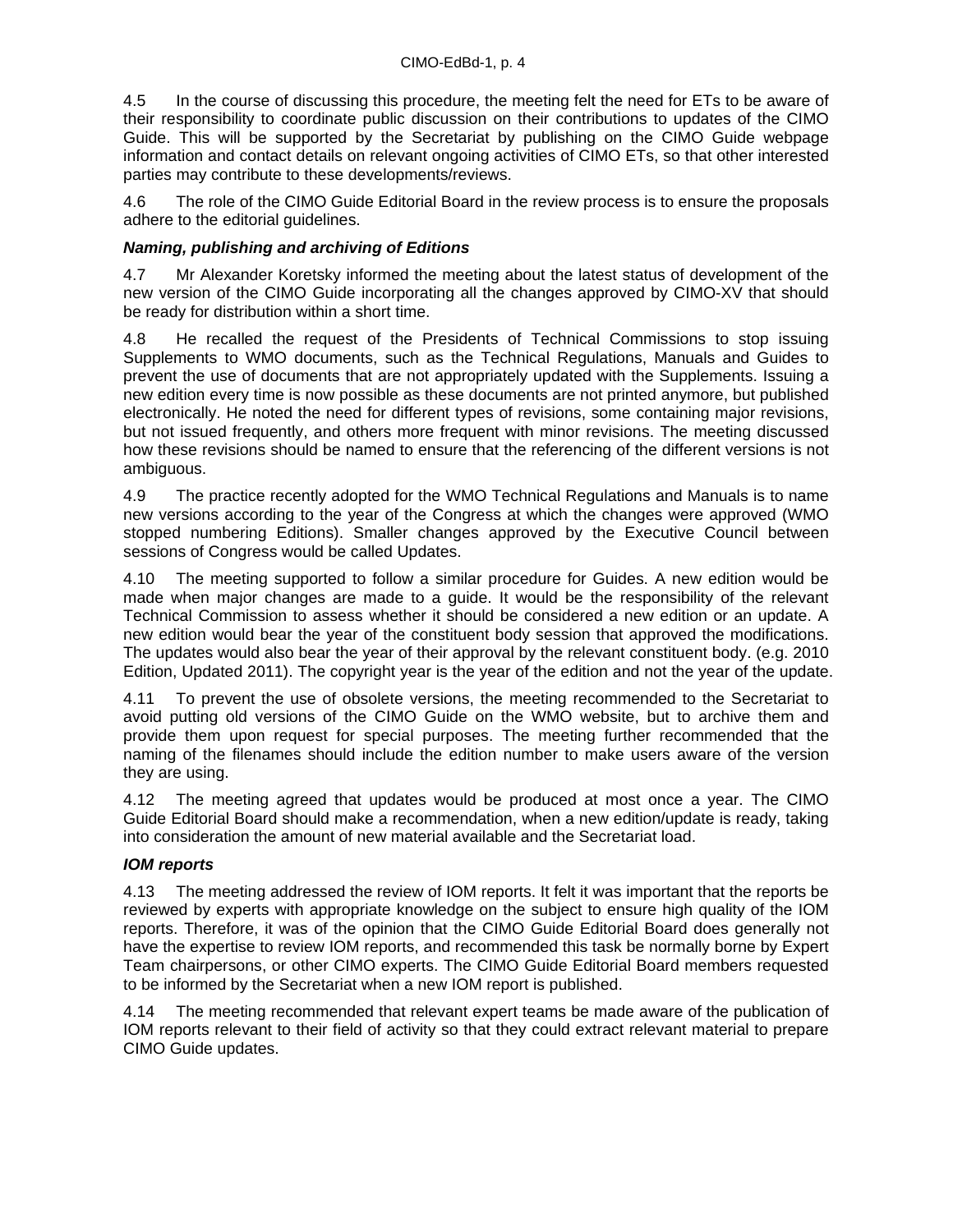#### **5. REVIEW OF PROPOSED MODIFICATIONS TO CIMO GUIDE CHAPTERS**

5.1 Mr Premec, the former Rapporteur on the CIMO Guide, informed the meeting that he used to be prompting all CIMO members to submit proposals for updates of the CIMO Guide twice a year by e-mail. The amount of responses was generally not high. Since CIMO-XV (2010, Helsinki, Finland) he stopped this practice due to the new CIMO structure. The meeting recognized the value of this practice but doing it only once a year, providing also clear information on when the next edition/update is planned and what would be the deadline for submissions. Sufficient lead time should be left for reply (3 months for updates, 6 months for new editions). Such requests for contributions should be sent to the members of CIMO Expert Teams, Theme Leaders and external contributors to CIMO Guide chapters. Mr Premec was tasked to prompt CIMO experts for submission according to these recommendations.

5.2 The meeting reviewed the proposals for modifications received by the time of the meeting and made the following decisions/recommendations as detailed below.

5.3 A request addressing the precision of station coordinates was contributed by A. Kats. He proposed to clarify what should be considered station location: weather screen, barometer, radiosonde release place or tracking radar. The meeting recommended to the CIMO Management Group that this request be forwarded to the CIMO Expert Team on Standardization to develop a position on it and in case of need an update to the relevant CIMO Guide chapter(s).

5.4 A request to clarify which pressure reduction formula should preferably be used had been received from Sweden, but has not been addressed by CIMO Expert Teams yet. The meeting recommended to the CIMO Management Group that this request be forwarded to the CIMO Expert Team on Standardization to develop a position on it and in case of need an update to the relevant CIMO Guide chapter(s).

#### *Part I, Chapter 2 "Measurement of Temperature"*

5.5 The meeting considered the request for correction received by A. Kats and decided to propose replacing the sentence*:* 

*The current such scale is the International Temperature Scale of 1990 (ITS-90) and its temperature is indicated by T90. For the meteorological range (–80 to +60*°C*) this scale is based on a linear relationship with the electrical resistance of platinum and the triple point of water, defined as 273.16 kelvin (BIPM, 1990).* 

By the following:

*The current such scale is the International Temperature Scale of 1990 (ITS-90) and its temperature is indicated by T<sub>90</sub>. For the meteorological range (-95°C to +60°C) T<sub>90</sub> is* defined by means of platinum resistance thermometers calibrated at specified sets of defined fixed points and using specified interpolation procedures (BIPM, 1990).

Furthermore, the meeting decided to ask all CIMO ETs, TLs and MG members on their concurrence with the figures defining the *meteorological range (–95°C to +60°C).* Mr Premec agreed to carry out this consultation and to inform the Secretariat and the CIMO Guide Editorial Board on the outcome in view of including it in the next CIMO Guide update.

#### *Part I, Chapter 5 "Measurement of Surface Wind"*

5.6 The CIMO Expert Team on Standardization (ET-A1) provided an update for the chapter on Measurement of Surface Wind according to its workplan. The meeting reviewed the proposal and requested ET-A1 to provide a tracked-change version of the chapter or clear indication of where the modification should be inserted in the chapter.

#### *Part I, Chapter 12 "Measurement of upper-air pressure, temperature and humidity"*

5.7 The meeting reviewed a document developed by Dr John Nash on the measurement of upper-air pressure, temperature and humidity. It recognized the very high value of the detailed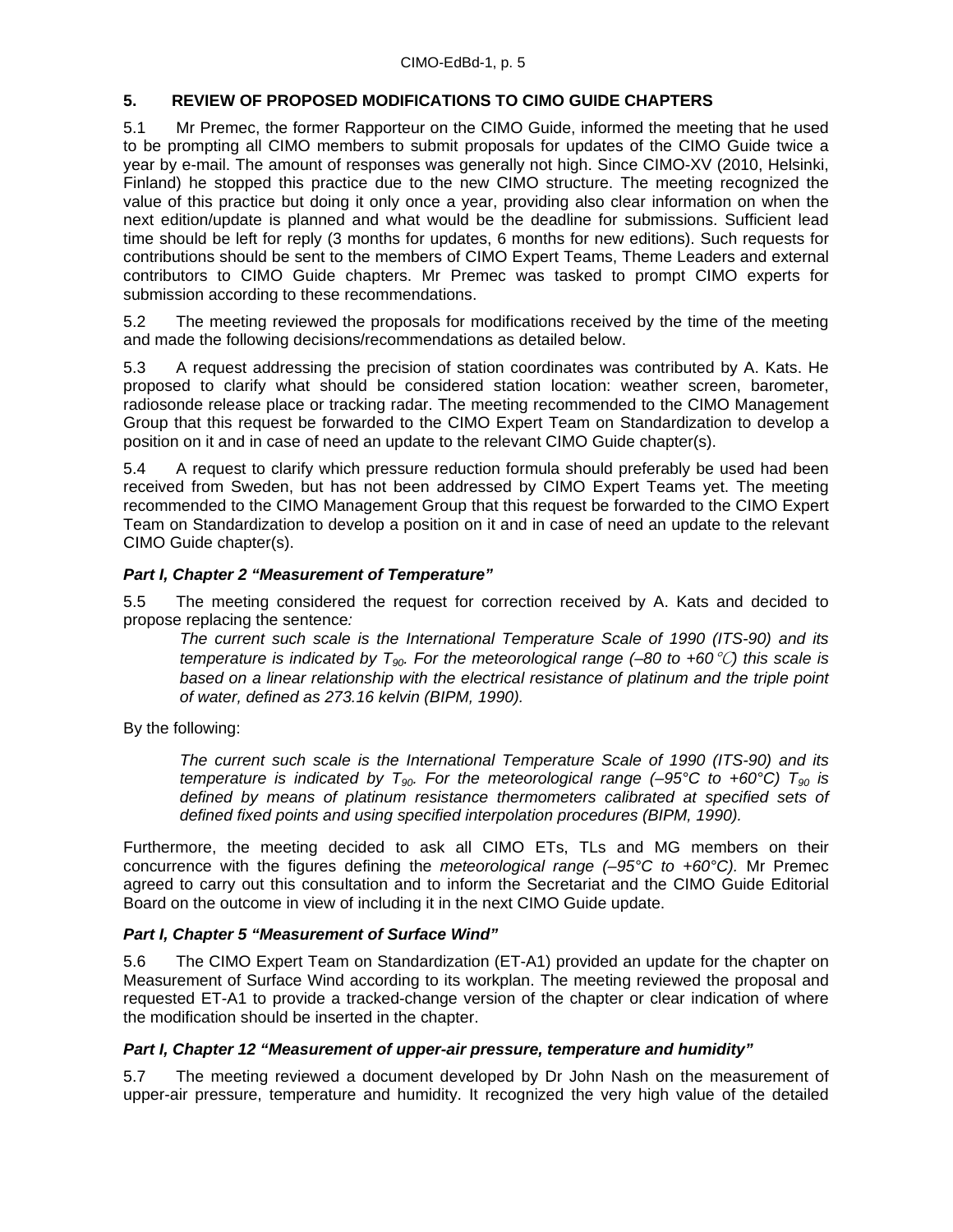content of this document, but felt that some of it was quite complex and of particular interest for radiosonde experts. The meeting therefore recommended that this document be published as an IOM report to preserve the very valuable information provided in it in a single document, and that it be somewhat summarized and simplified to meet the main audience of the CIMO Guide, referring to that IOM report where appropriate.

5.8 The meeting recommended that the Secretariat contract Dr Nash, in view of his unique expertise on the subject, to summarize the information provided in the draft IOM report for publication in the CIMO Guide as updated chapter. That chapter should among others depict the best practices to be followed, help in specifying criteria for the purchase or radiosondes, list all aspects to be taken into consideration when developing an invitation to tender, including sufficient information so that the reader understands the background for these requirements, and provide insight on what can be expected from up-to-date technology.

5.9 Dr Kurz agreed to review this chapter with regard to its conformity to the editorial guidelines once available and to amend it in case of need to fit the guidelines.

#### *Part I, Chapter 13 "Measurement of Upper Wind"*

5.10 An update for Chapter 13 was developed by Dr John Nash. It was reviewed by the Secretariat and an expert from MeteoSwiss. The meeting agreed with their view that this chapter was virtually ready for publication.

5.11 However, a request for clarification on the measurement of upper-wind in the vicinity of Poles was received by A. Kats prior to the meeting. The meeting recommended to consult Dr Nash on the subject and requested Dr Cohn to organize a consultation with other experts in case of need. Dr Cohn agreed to review this chapter with regard to its conformity to the editorial guidelines once it would be finalized and to amend it in case of need to fit the guidelines.

#### *Part II, Chapter 3 "Aircraft Observations"*

5.12 A proposal for update of the Chapter on Aircraft Observation was received from one of the Theme Leaders on Aircraft Observations. The meeting recommended seeking the concurrence of the other Theme Leader on the proposed text. The meeting further proposed to send it for information to Michel Leroy and invite him to provide feedback. Mr Premec agreed to review this chapter with regard to its conformity to the editorial guidelines once agreement on the content would have been received from the other Theme Leader and to amend it in case of need to fit the guidelines.

#### *Part II, Chapter 7 "Lightning Detection"*

5.13 The meeting was informed that this chapter had been sent to an independent expert to resolve the diverging views expressed by manufacturers, and ensuring the material is up-to-date and presented in a neutral manner. Dr Cohn agreed to review this chapter with regard to its conformity to the editorial guidelines once it would be finalized and to amend it in case of need to fit the guidelines.

#### *Part III "Satellite Observations"*

5.14 The meeting recalled that the CIMO Management Group, at its ninth session (CIMO MG-9) had agreed that the revised CIMO Guide chapter on Satellite Observations should be published as a new part of the CIMO Guide as it would need to be substantially expanded to account for the considerable development and diversification of space-based observation capabilities over the years, and the increasing importance of space-based observation data for WMO Members, in particular for NWP. The meeting recalled that the objective of the new Part was to introduce the fundamental principles and the main features of space-based observation, raising the technical awareness of the reader on satellite capabilities, explaining the advantages and limitations of space-based observation, and helping WMO Members to consider the best use of these capabilities as an increasingly important source of observation data. This chapter should be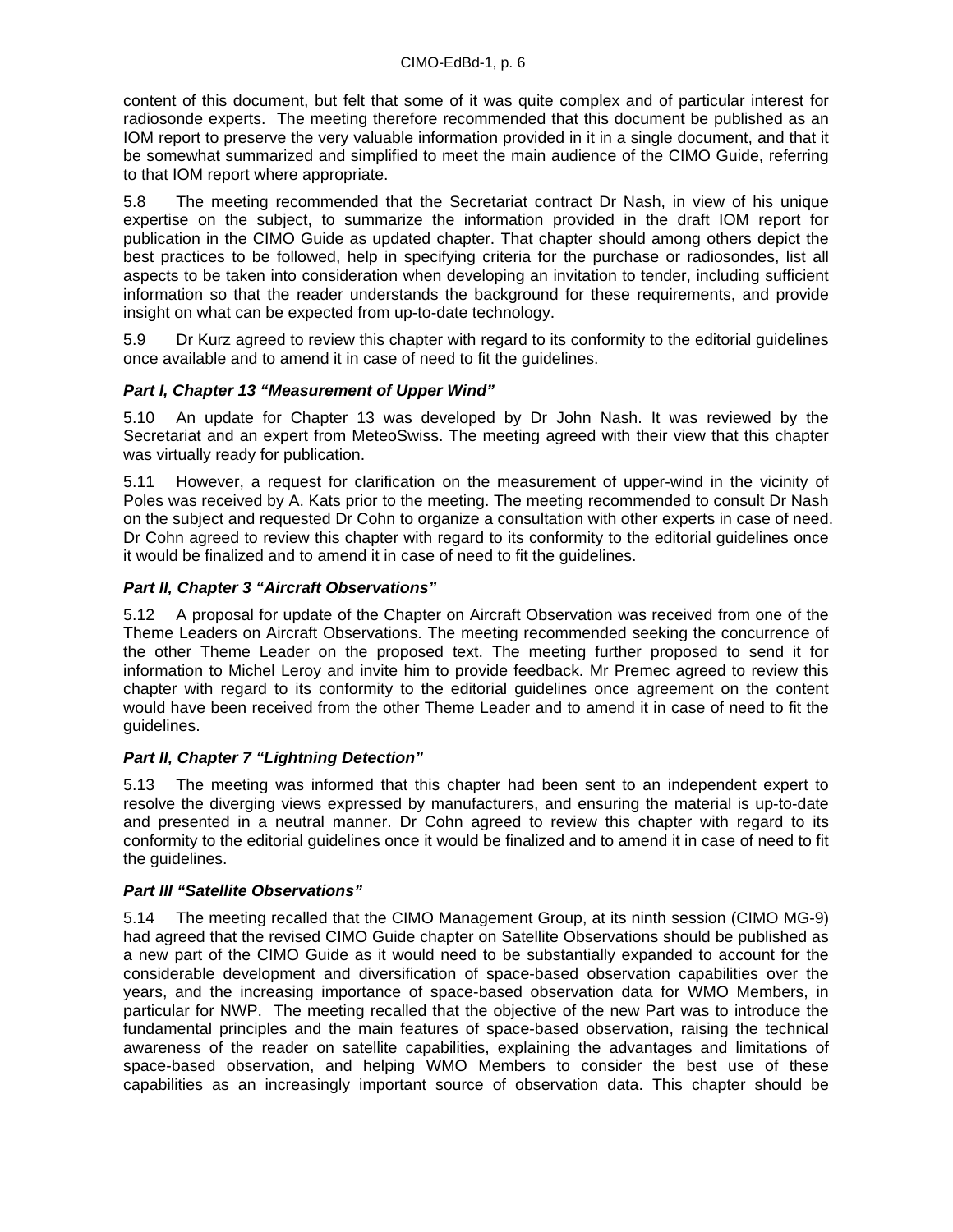considered as a complement to the Dossier on the Space-based Global Observing System (often designated as the "GOS Dossier"). CIMO-MG-9 had requested that the section on "Space-based Observation of Geophysical Variables" provide information of the uncertainties associated with the observations of those variables, based on traceability to the International System of Units (SI). It had also recommended that this new material be appropriately linked to relevant sections addressing ground-based technologies.

5.15 The draft new part, as provided to ET-SAT-7 (April 2012), was provided to a CIMO expert that reviewed it. The meeting was informed that the reviewer recognized the document summarized a huge body of work, but that the language and homogeneity of the document needed to be improved. He further stressed the need for the document to conform to the modern metrological nomenclature. He recalled that the WMO/BIPM Workshop on Measurement Challenges for Global Observation Systems for Climate Change Monitoring (Geneva, 30 March - 1 April 2010) had recommended the use of a uniform nomenclature, in accordance with that agreed by world standardization bodies, such as BIPM and ISO. He recommended that a unifying editor should be tasked to improve the language and to amend it to follow BIPM/IEC/ISO terminology.

5.16 In view of the comments of the reviewer, the meeting agreed that the document needed further revision before submission to the CIMO Guide Editorial Board. The meeting recommended that the Secretariat asks the reviewer to provide detailed guidelines to improve this Part so that it could be acceptable for publication in the CIMO Guide. These guidelines could be used as Terms of Reference for a contractor to carry out this work, in case of need. The meeting recommended that the Secretariat liaise with ET-SAT in order to ensure this important contribution to the CIMO Guide can be finalized and agreed on in a near future for publication in a new edition of the CIMO Guide.

5.17 The meeting recalled that the structure of the new Part on Satellite Observations had already been approved by the CIMO Management Group. However, the CIMO Guide Editorial Board suggest to ET-SAT to consider improving the description of the instrumentation in Chapter 3 "Remote-sensing Instruments", and to ET-SUP to consider improving the chapter 5 "Space-based observation of geophysical variables". Both chapters should clearly describe best practices.

5.18 The meeting proposed that the new Part on Satellite Observations should become Part III of the CIMO Guide and the existing Part III should become Part IV.

5.19 The meeting noted that duplication between various WMO Guides and Manuals should be avoided as far as possible. As significant material is already available in the Guide on the GOS, the meeting recommended that the authors ensure that duplications with the CIMO Guide are minimized.

#### *IOM Reports*

5.20 The meeting was pleased that the following IOM reports were ready for finalization/publication by the Secretariat:

- Report of the Eleventh WMO International Pyrheliometer Comparison,
- COST 727 Action: Measuring and forecasting atmospheric icing on structures,
- Experience of Japan with Wind Profilers,
- Survey on the Surface, Climate and Upper-air Observations and Quality Management in RA-II (Asia),
- Evaluation of the CIMO Weather Radars Survey and Web-based Weather Radar Database.

The meeting recommended that relevant expert teams be informed by the Secretariat as soon as those reports would be published so that they could start extracting relevant material from these reports to prepare updates to relevant CIMO Guide chapters.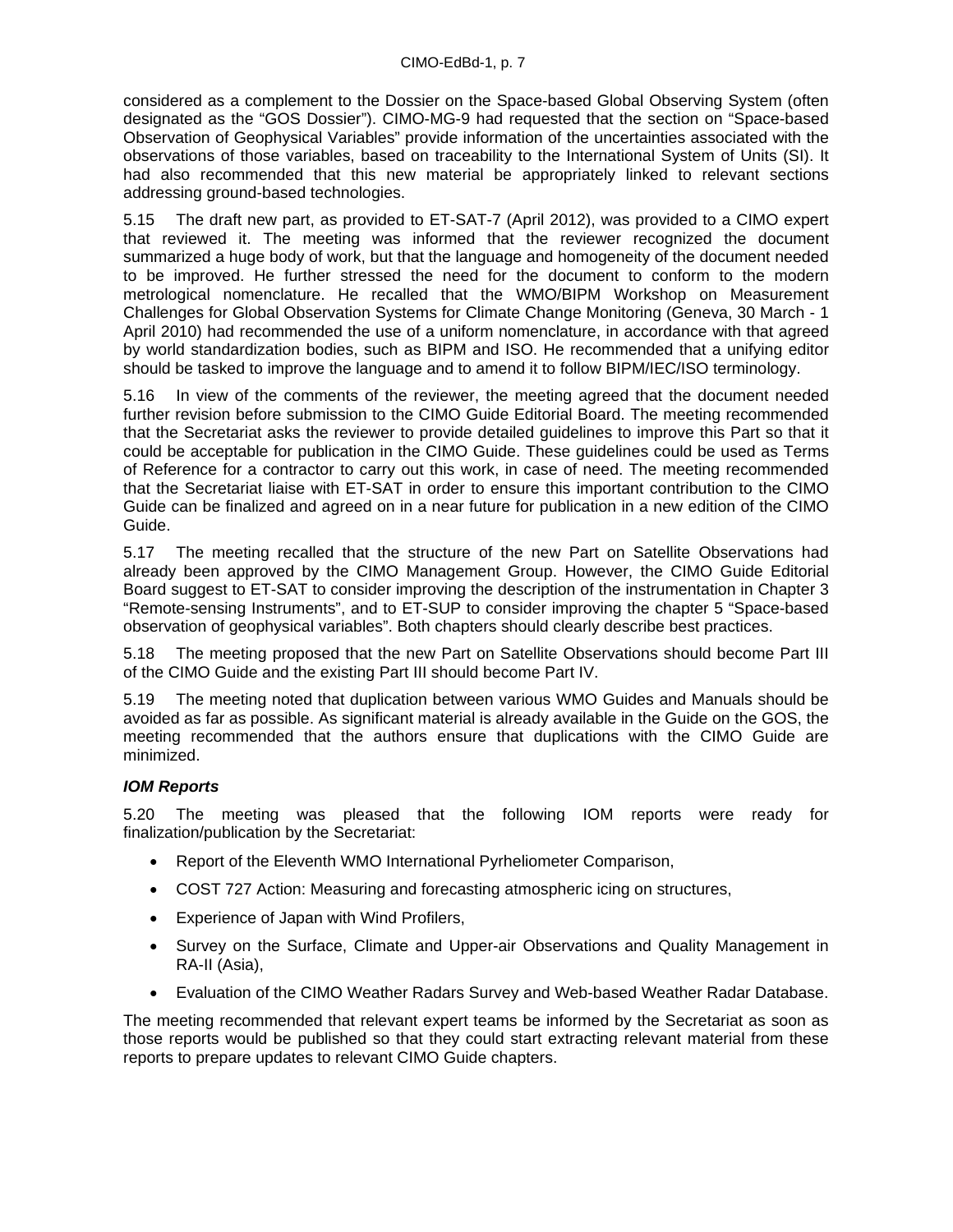# **6. NEED FOR UPDATES OF SPECIFIC CHAPTERS**

6.1 The CIMO Guide Editorial Board members reviewed the CIMO Guide with a view to identify areas/chapters of the CIMO Guide that needed to be updated, revised or completely rewritten.

6.2 The chapter on Rocket Observations was not updated since the Sixth Edition of the CIMO Guide and no update is presently in progress. The meeting was of the opinion that these techniques are not anymore in operational use for meteorological observations. The meeting therefore recommended removing this chapter from the next major edition of the CIMO Guide, following consultation with all CIMO Expert Team and Management Group members on their views. The meeting request the Secretariat to carry out this consultation.

6.3 Ground-based remote sensing technology is rapidly evolving, with new or improved commercially available solutions regularly introduced. In particular Doppler lidars to observe wind are becoming cheaper, and there are increasingly capable sodars, backscatter lidars, and radiometers. The meeting recommended that Part II, Chapter 5 "Special profiling techniques for the boundary layer and the troposphere" be updated to better reflect present operational techniques in this field. Dr Cohn agreed to contact CIMO ET-B2 to assess whether they have the expertise to develop such an update, or to look for other possible candidates to update this chapter.

6.4 The meeting was informed of emerging technique for the measurement of soil moisture. These include making use of low-energy cosmic-ray neutrons measured above the ground (whose intensity is inversely correlated with soil water content and water above the surface), and techniques making use of reflected GPS signals. Once these techniques will be more mature, they may be worth including in the CIMO Guide.

# **7. OTHER BUSINESS**

7.1 The meeting agreed that the inclusion of the new Part on "Satellite Observation" would require making a new edition of the CIMO Guide. The meeting considered the need to publish a minor update before that edition and was of the opinion this was not needed unless significant delays would be experienced with the publication of the satellite part.

7.2 Following the proposal of the CIMO Management Group, the CIMO Guide Editorial Board decided that all chapters that have completed the internal review process would be placed in a web *Repository for changes to be considered for future updates/editions* so that they could already be used before consultation of all WMO Members for their final approval. These chapters would include a watermark clarifying their status of "Draft for consideration" and should be considered as preliminary issues as will be submitted for consultation of WMO Members. This meeting recommended that the repository include the following mention: "Permanent Representative will be notified by the WMO Secretariat during the process of consulting WMO Members. If you have any comments, please inform your Permanent Representative".

7.3 The meeting agreed not to have a fixed deadline for the next edition/update, but to decide on the opportunity of having an update once sufficient material would be available in the repository.

7.4 The meeting updated its workplan as provided in Annex IV.

7.5 The meeting agreed to have its next meetings using webex, upon request, or as soon as one chapter is ready for review by the CIMO Guide Editorial Board. Tentatively, those meetings would be held on Mondays at 16:00 (Geneva time). Participants to be invited to these meetings should be the members of the CIMO Guide Editorial Board, the HMEI representative and the Secretariat.

7.6 The meeting recalled that Dr I. Zahumensky, while being the Rapporteur on the CIMO Guide, had developed a webportal providing links to numerous document sources in support of capacity building and was of the opinion this should be reinitiated. It therefore recommended to the CIMO Management Group to consider putting it under the auspices of the Theme Leader on Training Material and Training Activities.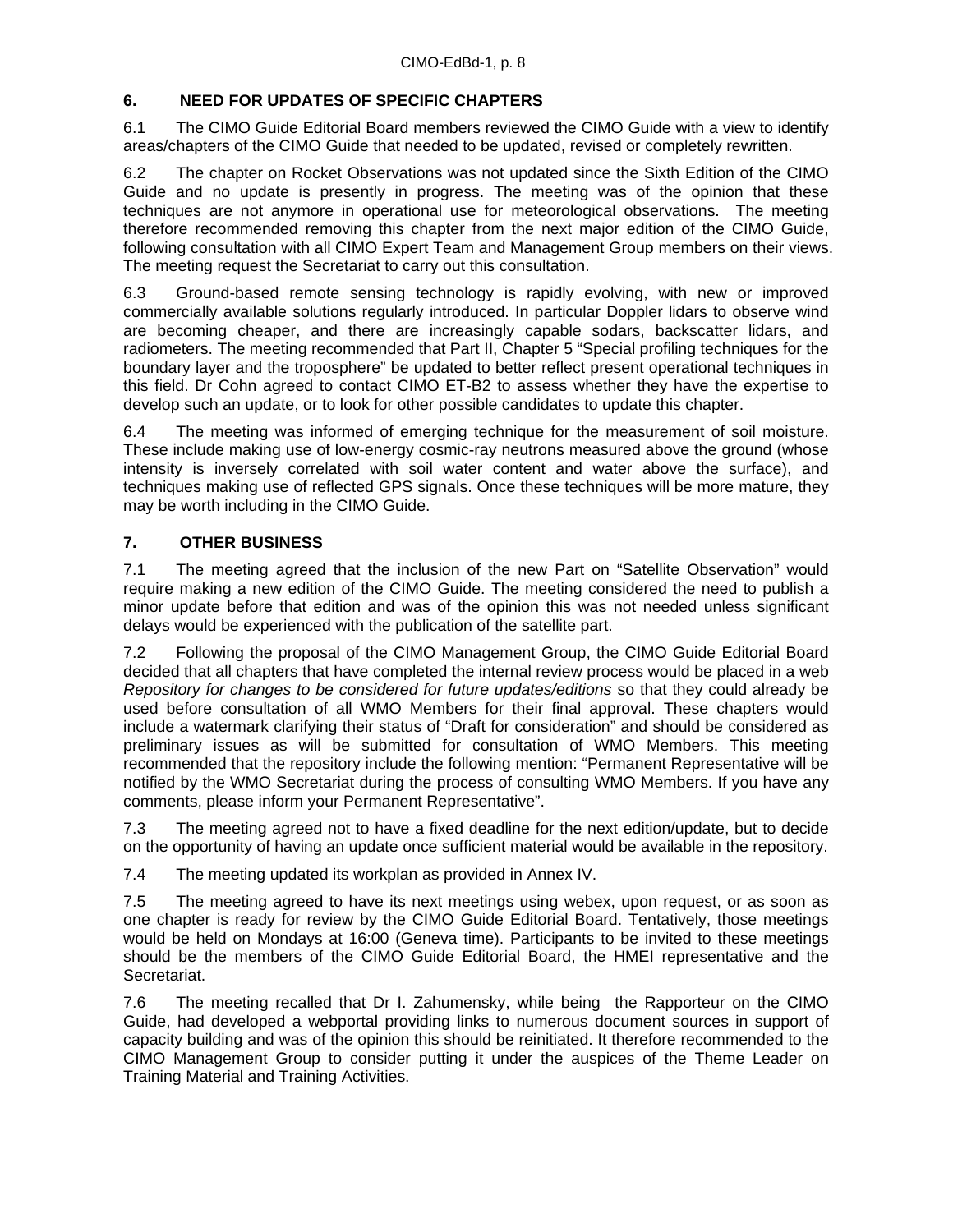\_\_\_\_\_\_\_\_\_\_\_\_\_\_\_

# **8. CLOSURE OF THE SESSION**

The session closed on Friday, 4 May 2012 at 15:24 hours.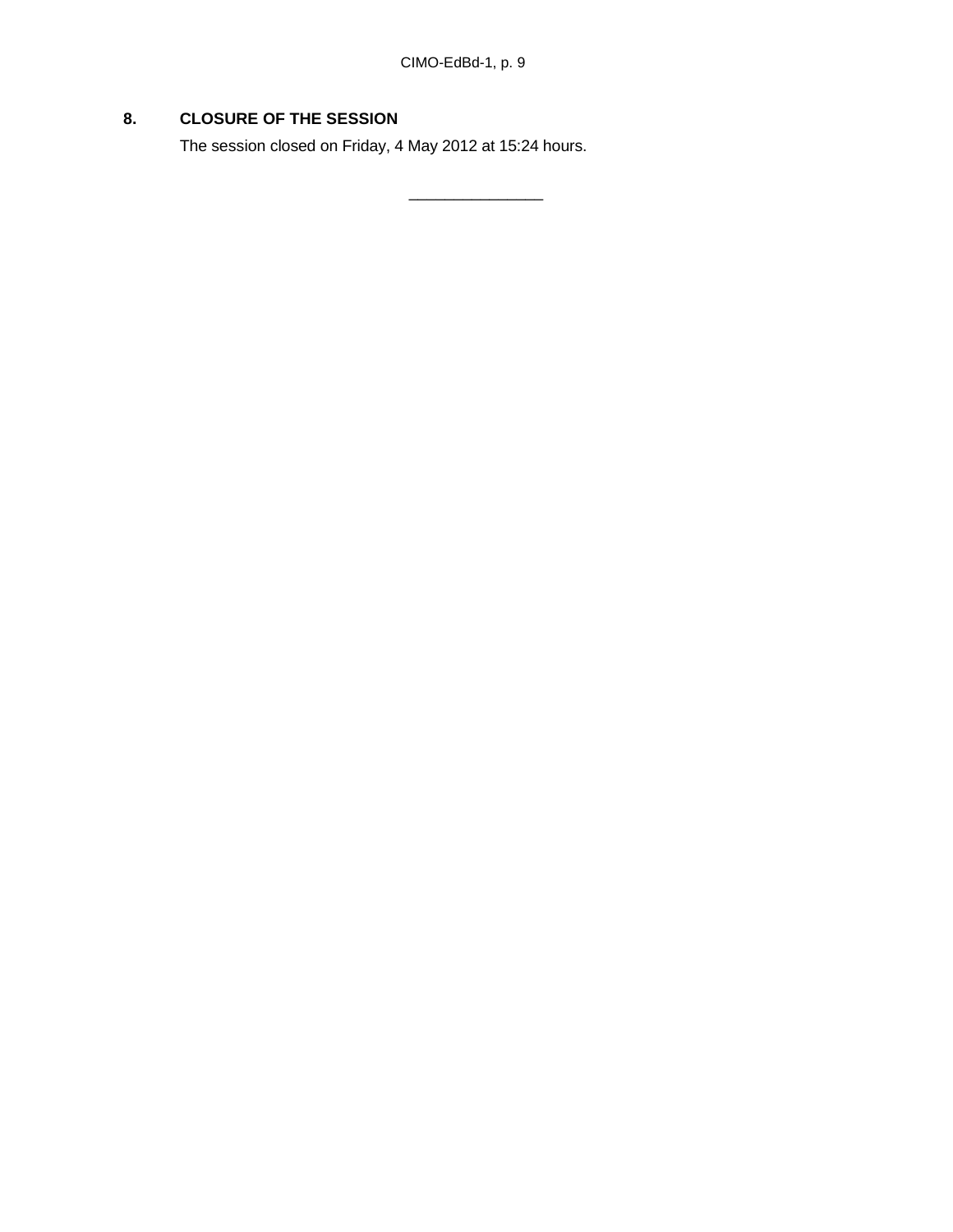#### **LIST OF PARTICIPANTS**

| Dr Volker KURZ                                                   | Deutscher Wetterdienst (DWD)                      |
|------------------------------------------------------------------|---------------------------------------------------|
| <b>Chair, CIMO Guide Editorial Board</b>                         | Frankfurter Strasse 135                           |
|                                                                  | D-63067 OFFENBACH                                 |
|                                                                  | Germany                                           |
|                                                                  | Tel.: +(49 69) 8062 2828                          |
|                                                                  | Fax: +(49 69) 8062 3827                           |
|                                                                  | volker.kurz@dwd.de                                |
| <b>Mr Krunoslav PREMEC</b>                                       | Meteorological and Hydrological Service           |
|                                                                  | Gric 3                                            |
|                                                                  | 10 000 Zagreb                                     |
|                                                                  | Croatia                                           |
|                                                                  | Tel.: +385 1 45 656 07                            |
|                                                                  | Fax: +385 1 48 52036                              |
|                                                                  | Email: krunoslav.premec@cirus.dhz.hr              |
|                                                                  | National Centre for Atmospheric Research          |
| <b>Dr Stephen COHN</b>                                           | Earth Observing Laboratory                        |
|                                                                  | P.O. Box 3000                                     |
|                                                                  |                                                   |
|                                                                  | Boulder, Colorado                                 |
|                                                                  | <b>United States</b>                              |
|                                                                  | Tel.: +1 303 497 8826                             |
|                                                                  | Fax: +1 303 497 2044                              |
|                                                                  | Email: cohn@ucar.edu                              |
| <b>Mr Bruce SUMNER</b>                                           | c/- WMO                                           |
| <b>HMEI Executive Summary</b>                                    | 7bis Avenue de la Paix                            |
|                                                                  |                                                   |
|                                                                  | Case Postale 2300                                 |
|                                                                  | CH 1211 Geneva 2                                  |
|                                                                  | Switzerland                                       |
|                                                                  |                                                   |
|                                                                  | Tel.: +41 22 730 8334                             |
|                                                                  | Fax: +41 22 730 8340                              |
|                                                                  | hmei@wmo.int                                      |
| <b>Mr Russell STRINGER</b>                                       | <b>Bureau of Meteorology</b>                      |
| <b>Chair of the Task Team on WIGOS</b>                           | G.P.O. Box 1289K                                  |
| Manual                                                           | MELBOURNE, VIC 3001                               |
|                                                                  | Australia                                         |
|                                                                  | Tel: +61 (3) 9669 4225                            |
|                                                                  | Fax: $+61$ (3) 9669 4168                          |
|                                                                  | Email: r.stringer@bom.gov.au                      |
|                                                                  |                                                   |
|                                                                  |                                                   |
| <b>WMO SECRETARIAT</b>                                           |                                                   |
| 7 bis, avenue de la Paix                                         | <b>IMOP website</b>                               |
| Case postale 2300                                                |                                                   |
| <b>CH 1211 Geneva 2</b>                                          | http://www.wmo.int/pages/prog/www/IMOP/IMOP-      |
| Switzerland                                                      | home.html                                         |
|                                                                  |                                                   |
| <b>Mr Wenjian ZHANG</b>                                          | Tel. :<br>+41 22 730 8567                         |
| Director, Observing and Information<br><b>Systems Department</b> | Fax:<br>+41 22 730 8021<br>E-mail: Wzhang@wmo.int |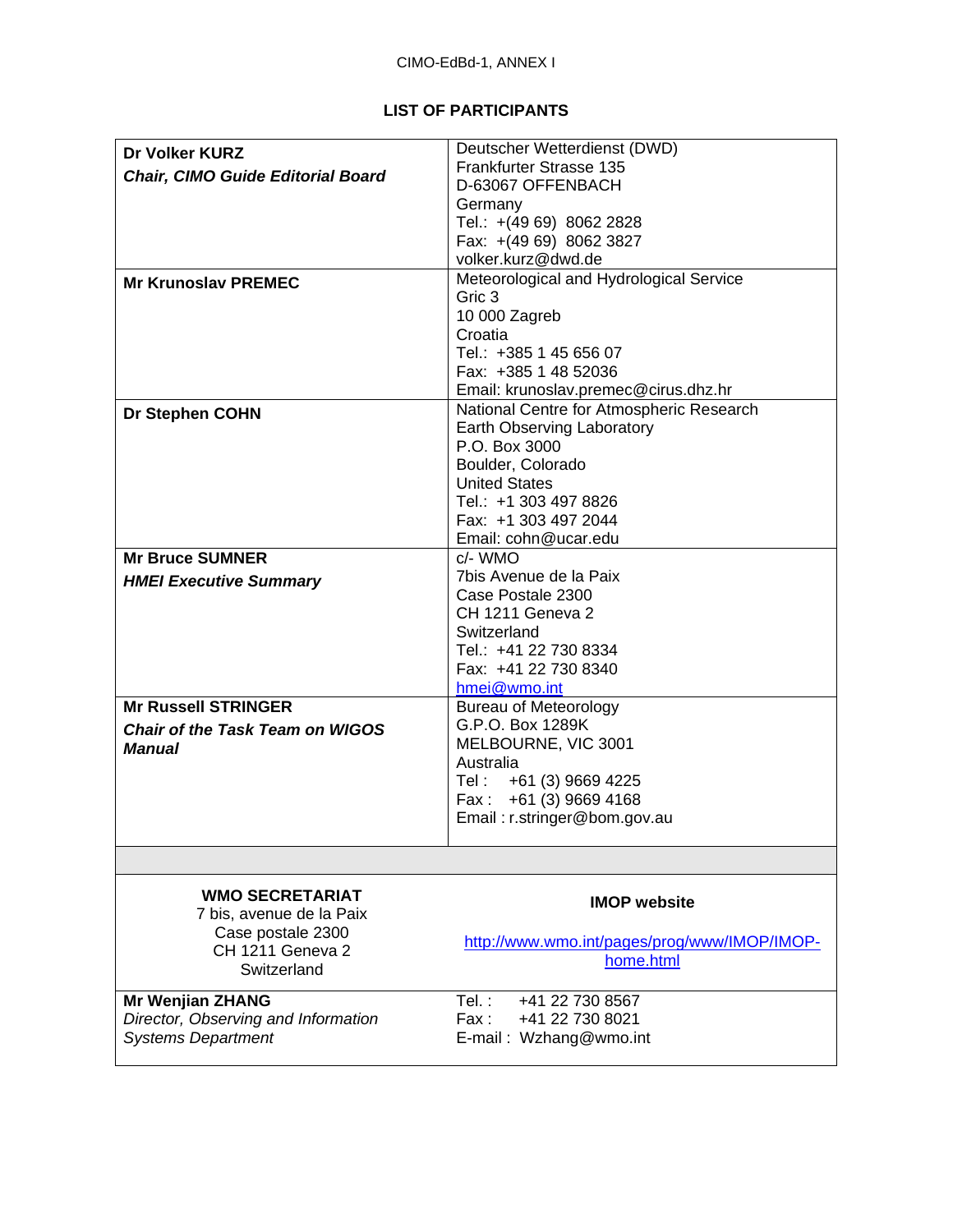| Mrs Isabelle RUEDI                                                                                                                         | Tel∴                                                 |
|--------------------------------------------------------------------------------------------------------------------------------------------|------------------------------------------------------|
| Head, Instruments and Methods of                                                                                                           | +41 22 730 8278                                      |
| <b>Observation Unit</b>                                                                                                                    | Fax: +41 22 730 8021                                 |
| <b>WMO Observing Systems Division</b>                                                                                                      | E-mail: Iruedi@wmo.int                               |
| <b>Mr Tim OAKLEY</b><br>Seconded expert on WIGOS                                                                                           | E-mail: Toakley@wmo.int                              |
| <b>Mr Alexander Koretsky</b><br><b>Linguistic Services and Publishing Branch</b><br>Language, Conference, Publishing Service<br>Department | +41 22 730 8282<br>Tel∴<br>E-mail: akoretsky@wmo.int |
| <b>Mr Bruce Stewart</b>                                                                                                                    | +41 22 730 8330                                      |
| <b>Hydrology and Water Resource Branch</b>                                                                                                 | Tel∴                                                 |
| <b>Climate and Water Department</b>                                                                                                        | E-mail: bstewart@wmo.int                             |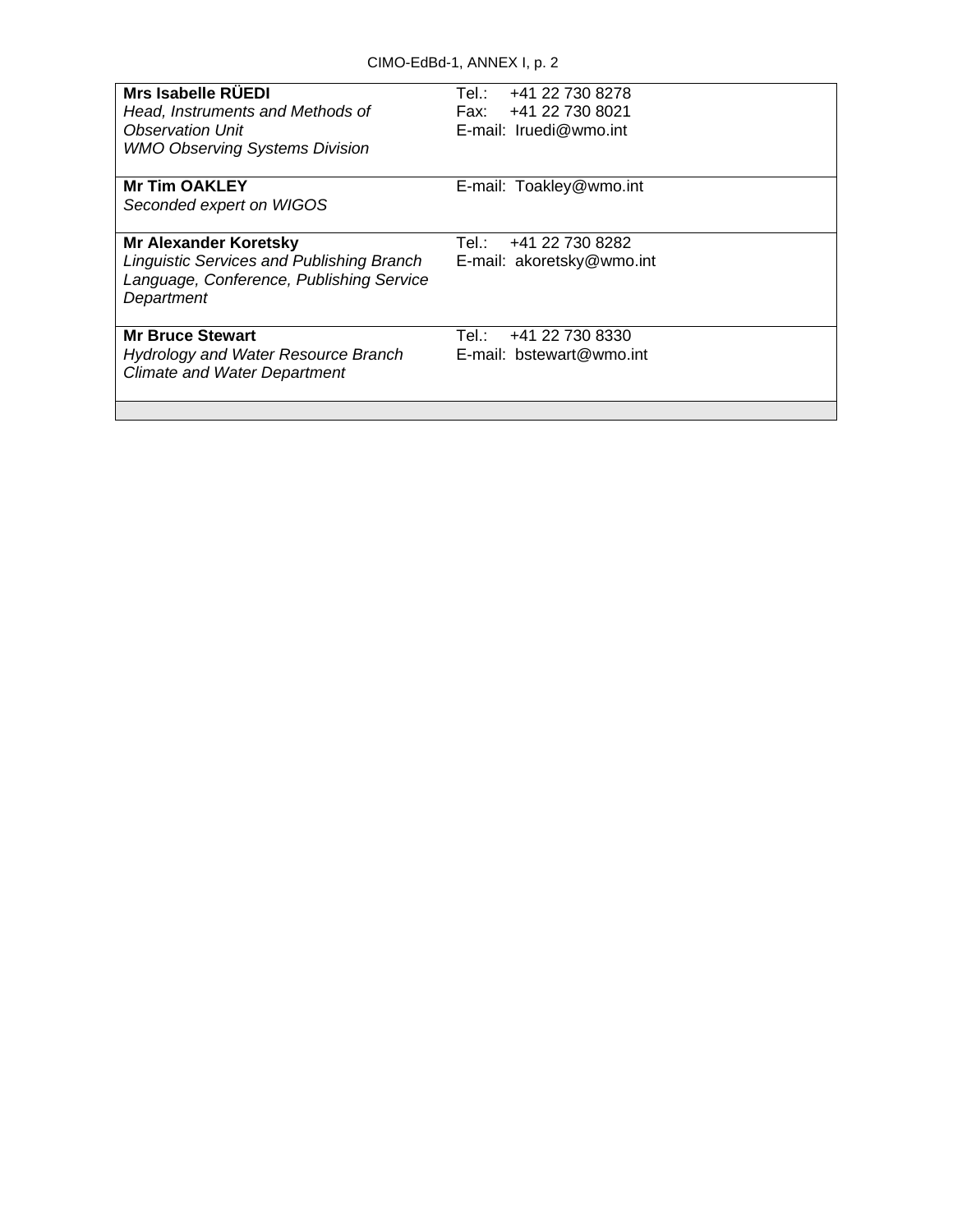#### CIMO-EdBd-1, ANNEX II

#### **GUIDELINES FOR THE EDITION OF THE CIMO GUIDE (2012)**

(Based on the guidelines used for the Sixth Edition)

1. A degree of standardisation for the chapter headings was rather strictly applied to the chapters of Part I. The outline of the headings is in the Annex to this document. Headings in Parts II and III are much more flexible. When a new chapter is drafted for Part II to IV, its structure should be, as far as possible, consistent with the other chapters of that Part.

2. The *CIMO Guide* is intended primarily for national meteorological services, but many other organisations and institutions also make use of it, and its purpose is to give guidance on the most effective practices for meteorological measurements and observations, to achieve a standard quality. Emphasis is given to practical advice on techniques which are well established and in regular use. The theoretical basis of the techniques should be outlined in the text, supported by references to background literature. Manufacturers are also using the *CIMO Guide* as guidance for their own products.

3. The level of technical detail and the content should be appropriate for the intended readers of the *CIMO Guide*. These are taken to include:

- supervisors of observations programs in meteorological and related services, both at the managerial and technical/operations levels,
- people with scientific background in other fields in research institutions, government agencies etc who need to make meteorological measurements,
- teachers, instructors and students in a wide range of studies.

4. The *CIMO Guide* deals only with techniques in routine use. Techniques that are rare may be included so long as they are fully operational. Techniques under development or in use only at specialised centres or not easily documented may be alluded to and referenced but not described at length.

5. The *CIMO Guide* should give practical advice on aspects of meteorological observations and measurements, especially those that are known from experience in meteorological operations but are not commonly published or otherwise readily available.

- Advice should be given on uncertainty, reliability and other aspects of performance, with comprehensive discussion of sources of error.
- It is desirable to give advice in general terms on management considerations, such as unusual demands on resources that a particular observational technique may incur, or particular difficulties in implementation.
- Well-documented comparisons or evaluations of instruments should be described or referenced.
- Recommendations or decisions of the Commission for Instruments and Methods of Observation must be included.

6. It is not practicable to give in the *CIMO Guide* detailed advice on operations and equipment, especially for the complex systems described in Part II and IV. For such systems the *CIMO Guide* provides an outline, and an introduction to the literature, for the well-informed non-specialist. It should give a perspective on the technique in the general context of meteorological observing systems, and advice on the practice and practicability of the technique.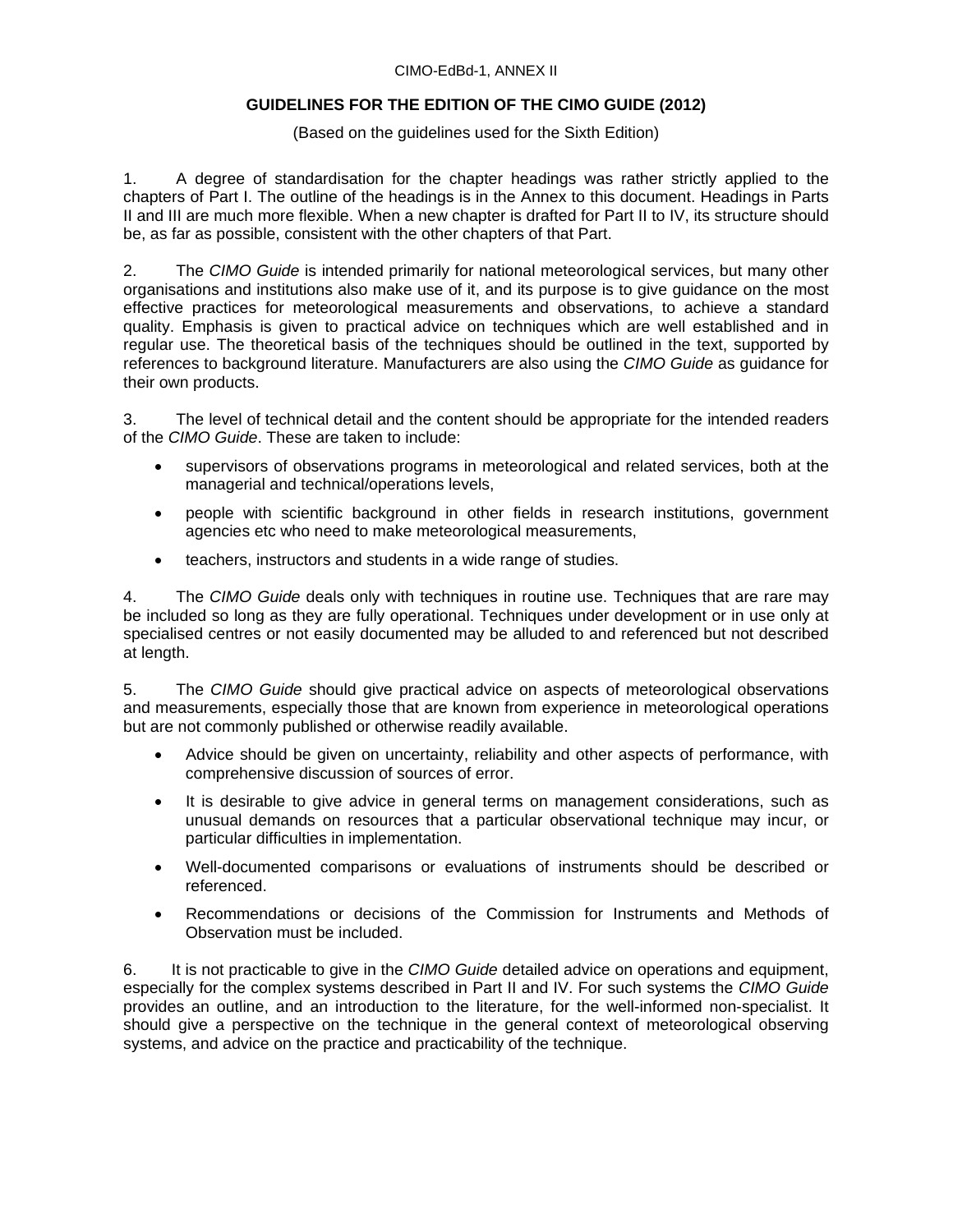7. The *CIMO Guide* does not explicitly describe national practices and observing networks, and neither does it mention particular manufacturers or suppliers nor their observing networks.

8. Relevant material in WMO Manuals and other Guides should be referenced. Usually it should not be reproduced or re-stated, but there may be some instances where basic material should appear in the *CIMO Guide* as well as in other WMO documents.

9. The following practices have been adopted for references to literature.

- Reviewed and readily available papers and documents are preferred, but are not always sufficient. The Instrument and Observing Methods Reports issued by WMO may be useful references if suitable material does not appear elsewhere. Reports of conferences and inhouse papers are often too transient or inaccessible to be very useful and should be used only if necessary and if no other material is available.
- Recent general and review papers are particularly useful, and recent papers which contain other references to lead the reader into the literature.
- References are particularly appropriate in the sections dealing with scientific discussion of methods of measurement and sources of error, and for discussion of performance and results of evaluations. They are also appropriate for advice on advanced techniques.

10. Glossaries are not used: readers may be assumed to be familiar with normal scientific and technological terminology, and specialist terms should be defined in the text where appropriate. However, some key vocabulary should be introduced to promote uniform terminology. The terminology used in the *CIMO Guide* has to conform to the internationally adopted standards. These are in particular the *International Meteorological Vocabulary* (WMO-No. 182) and the *International Vocabulary of Metrology – Basic and General Concepts and Associated Terms* http://www.bipm.org/en/publications/guides/vim.html)

11. Uncertainties of instruments and systems should be expressed in compliance with the GUM (*Evaluation of measurement data – Guide to the expression of uncertainty in measurement*, http://www.bipm.org/en/publications/guides/gum.html)

12. Reporting practices should not be included in the CIMO Guide, but in the Manual on Codes (WMO-No. 306).

13. The presentation of the material should follow the WMO Style Guide and the WMO Editorial checklist available under: http://www.wmo.int/pages/pubsguides/index\_en.html.

14. Pictures may be included, but require obtaining written agreement of the copyright holders.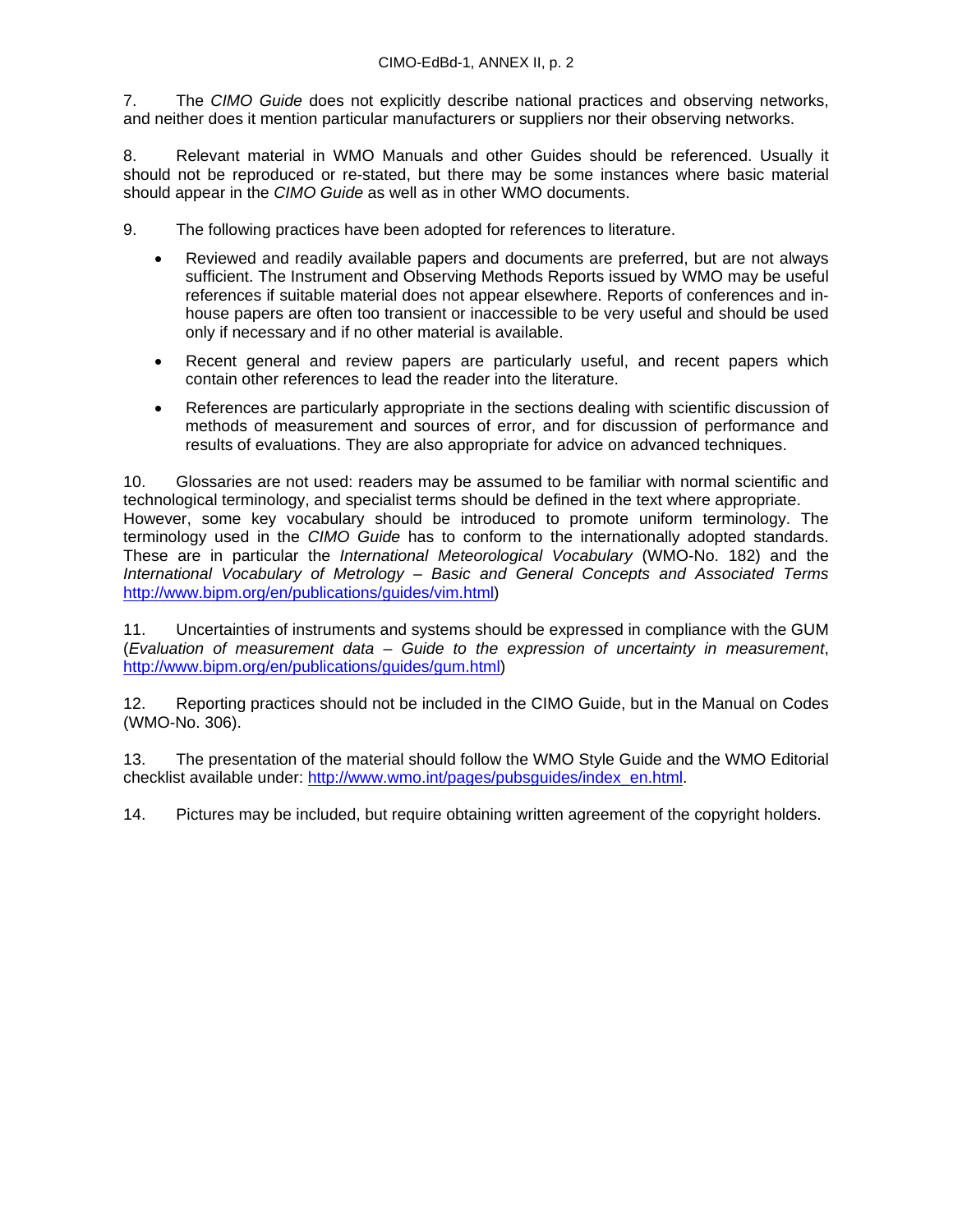#### SCHEMATIC HEADINGS FOR CHAPTER x of PART I

#### **Contents** (1)

- x.1 **General** Put introductory text here if it is required, then...
	- x.1.1 **Definitions** (2)
	- x.1.2 **Units and/or scales**
	- x.1.3 **Meteorological requirements** (3, 4)
	- x.1.4 **Methods of measurement** (4, 5)
- x.2 Quantity and/or technique and/or sensor and/or instrument no. 1 (6)

Use paragraph numbers x.2.1, x.2.3.4

x.3 Quantity/technique/sensor/instrument no. 2

Etc. If there are only 2 techniques, go to...

x.4 *Additional headings* (6)

x.5 " "

Etc

- x.last **References**
- *Annex x.A* (7)
- *Annex x.B*

Etc

#### NOTES

**Bold** means this layout has been used in all chapters of Part I.

*Italic* means very flexible.

- (1) A list of chapters will appear at the front of the volume. A list of headings (down to x.a.b.c) will appear at the front of each chapter.
- (2) This means definitions specific to this chapter.
- (3) Includes applications for the data, reference to WMO documents, etc., and requirements for desirable and achievable accuracy which are not covered in Chapter 1 of Part I.
- (4) As they apply to the whole chapter. Subsets of these may appear in subsequent sections on particular techniques.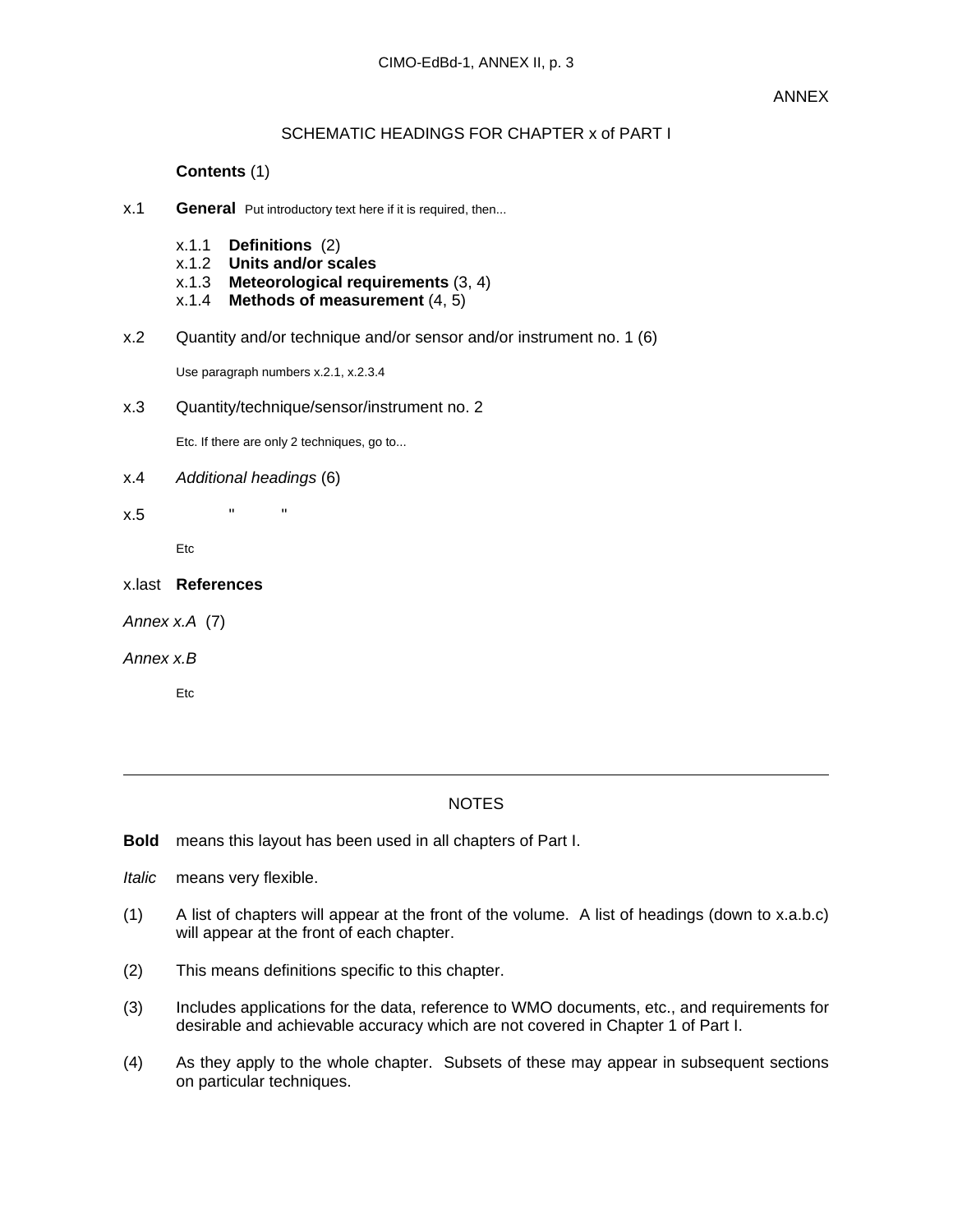- (5) General principles, overview of systems, physics and chemistry, as appropriate.
- (6) In principle, for each quantity/technique/instrument it should be possible to find, somewhere in the chapter, general or specific information on:

*description (including the scientific principle) procedures exposure and siting standards sources of error comparisons/calibration in field/laboratory corrections maintenance.*

These will not all be necessary for all cases, and they can be in sections like x.2 or in more general sections like x.4. This is all very flexible, and at the author's discretion.

(7) Annexes can include almost anything that is inconvenient elsewhere in the text, eg formal statements of requirements or procedures, formulae, constants, detailed tables, etc.

\_\_\_\_\_\_\_\_\_\_\_\_\_\_\_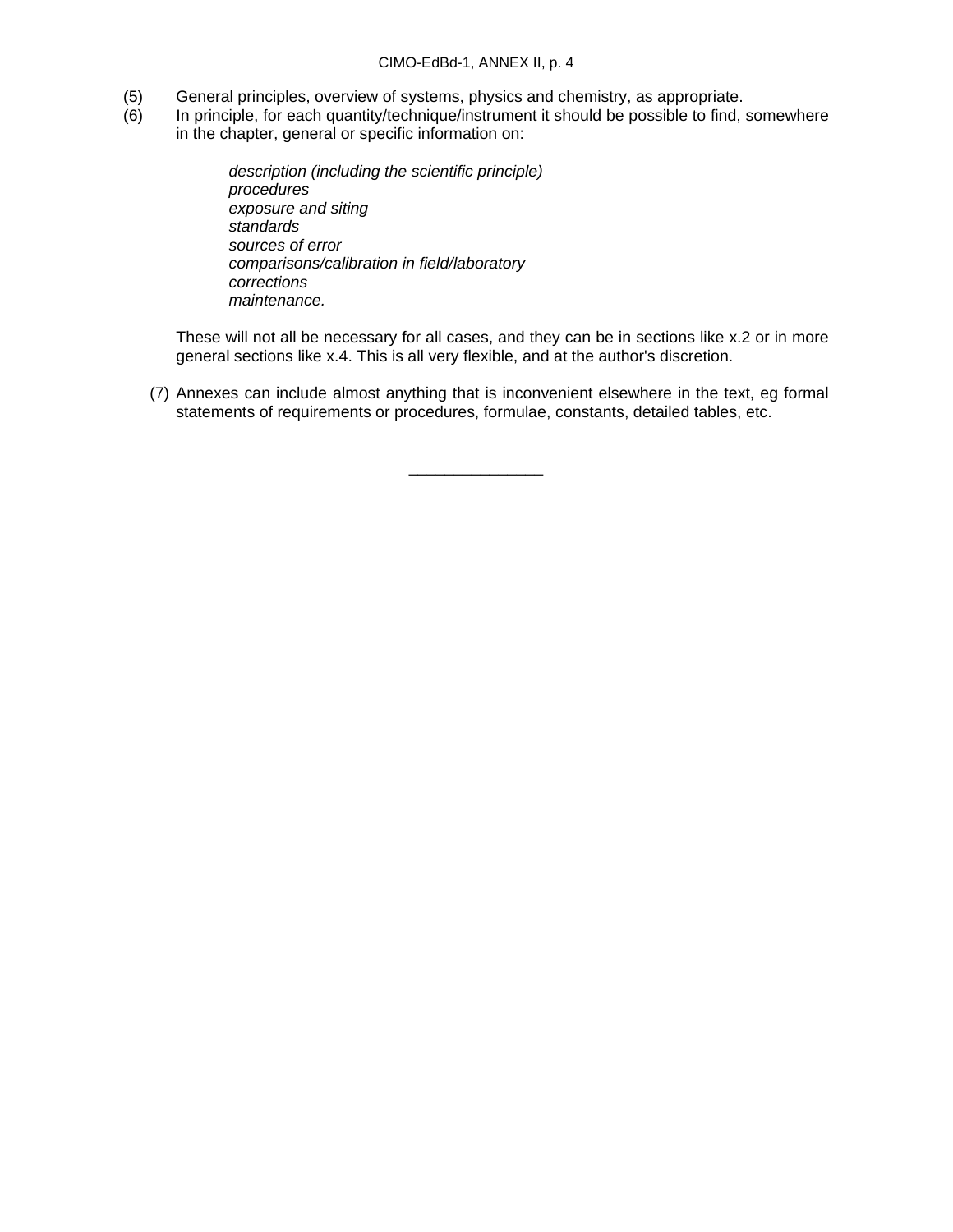#### **PROCEDURES FOR UPDATING THE CIMO GUIDE**

#### **Generalities**

- 1. Updates/revisions of the Guide are initiated as soon as a sound proposal is submitted.
- 2. Proposals (apart from minor changes and typos) have to be included **in track-change mode** in the MS-Word file of the most recent version of the CIMO Guide. (The author of the proposal should contact the Secretariat to get the most up-to-date MS-word file of the corresponding chapter).
- 3. Proposals for updates of the CIMO Guide have to be submitted to the CIMO Guide Editorial Board, with copy to the Secretariat.
- 4. CIMO Expert Teams (ET) and Theme Leaders (TL) are responsible for developing updates of the CIMO Guide incorporating the relevant outcomes of their ET/TL work programme and for identifying technical aspects needing to be updated within their Terms of Reference, while the CIMO Guide Editorial Board should address aspects relating to the homogeneity of the CIMO Guide and identifying areas/parts that need to be completely rewritten. ETs are encouraged to inform HMEI (hmei(at)wmo.int) when they are working on an up-date or a specific revision to incorporate relevant contributions from manufacturers.
- 5. People interested in contributing to on-going revisions or reviewing/commenting draft updates should liaise with the relevant ET, as listed on the CIMO/IMOP website.
- 6. Some chapters of the Guide (such as for example Marine Observations (JCOMM), Satellite Part (ET-SAT/CBS), Measurement of Ozone and Measurement of Chemical Composition (CAS)), are maintained/updated by other Technical Commissions or groups and will be handled accordingly.
- 7. Proposals for improvement are also welcome from experts outside of the CIMO expert teams/theme leader membership. Proposals from manufacturers are also welcome and should preferably be submitted through the HMEI representative on the CIMO Guide Editorial Board to ensure they are neutral and not biased towards the systems of some companies.

**General approval steps** *(shown in track change with respect to the version presently in force and provided in Doc. 4)*

The principles below summarize the approval of updates/new edition of the CIMO Guide and are illustrated in the attached diagram.

- a) Responsibility for coordinating updates/revisions resides with the CIMO Guide Editorial Board;
- b) Proposals for changes must be submitted to the CIMO Guide Editorial Board and the Secretariat, which will direct it to the relevant CIMO Expert Team;
- c) Soundness of proposal is reviewed / corrected /further developed by the relevant Expert Team, in collaboration with the author of the proposal;
- d) In the case of proposals submitted by other Technical Commissions or groups, the CIMO president will appoint a CIMO authority (likely Expert Team Chair or MG members) to review and provide approval on the scientific and technical content of the document and its relevance and consistency to the CIMO Guide in the context of WIGOS;

#### *For major updates only:*

- *e) The CIMO Guide Editorial Board coordinates activities with the Secretariat when addressing substantial updates/revisions, especially when a paid preeditor is required or when a task to update/revise a particular part of the Guide is needed to be addressed by an expert requiring payment;*
- *f) Technical editors are selected by the relevant OPAG co-chairpersons and approved by the president of CIMO;*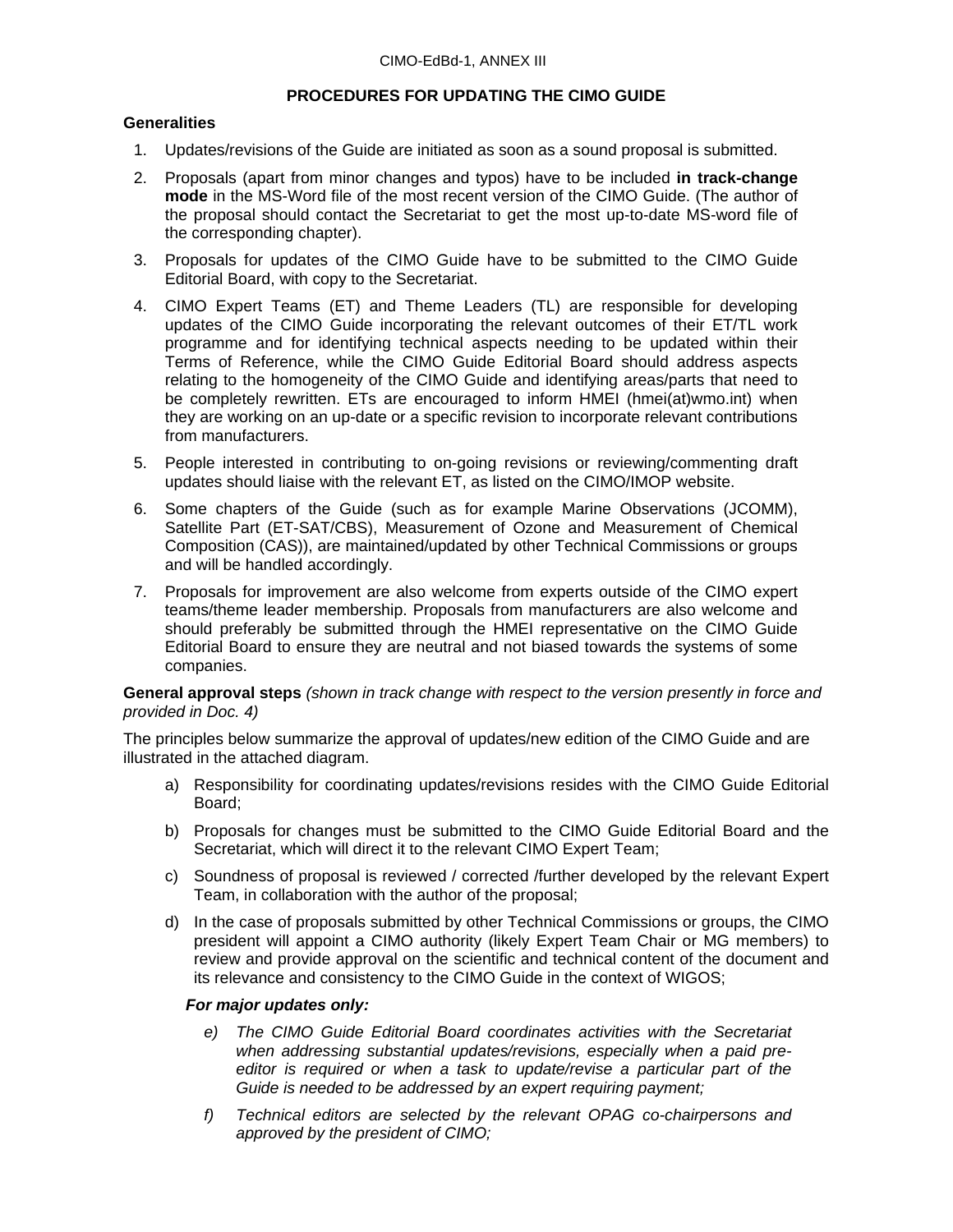- g) The CIMO Guide Editorial Board ensures conformity of the proposal with the editorial guidelines and submits updates/revisions to the Secretariat in a form of tracked text of the current version. The Secretariat assures, in this way, the traceability to older versions;
- h) The CIMO president approves preliminary issue of updates/new editions on behalf of the CIMO-MG for a general consultation of **all** WMO Members;
- i) Preliminary issues are posted on a web repository after approval by the CIMO President. People wanting to comment on them should provide their comment to the Permanent Representative of their country.
- j) The Permanent Representatives of all WMO Members<sup>1</sup> are requested to provide their comments to the preliminary issue, as well as a focal point to solve any divergence of views. Comments are reviewed and consolidated by authors, relevant ET or the technical editors, as appropriate, in collaboration with the CIMO Guide Editorial Board and Secretariat;
- k) The consolidated updates/revisions are approved for publication by CIMO, or by the  $CIMO$  president<sup>2</sup> with the support of the  $CIMO$  Management Group on behalf of the Commission between sessions;
- l) The Secretariat publishes the Guide as a new edition or updated edition;
- m) A report is provided to regular sessions of CIMO for information.

Proposal for chapters maintained by other Technical Commissions follow the same principles, using the relevant groups of those commissions. In such cases, the approval of the proposal by the president of that Technical Commission is also required in addition to the approval by the president of CIMO.

\_\_\_\_\_\_\_\_\_\_\_\_\_\_\_\_

 $\overline{a}$ 

 $1$  According to WMO General Regulation 66, consultation shall be that of Members represented on the commission. Here a wider consultation of all WMO Members is proposed to ensure even wider endorsement of the proposal, and in particular that the consultation covers the membership of other relevant WMO technical commissions for those chapters not maintained by CIMO itself.

 $2^{2}$  According to WMO General Regulations 77, the CIMO president may approve a proposal on behalf of CIMO (provided among others that 90 days were allowed for replies and that no objections were received).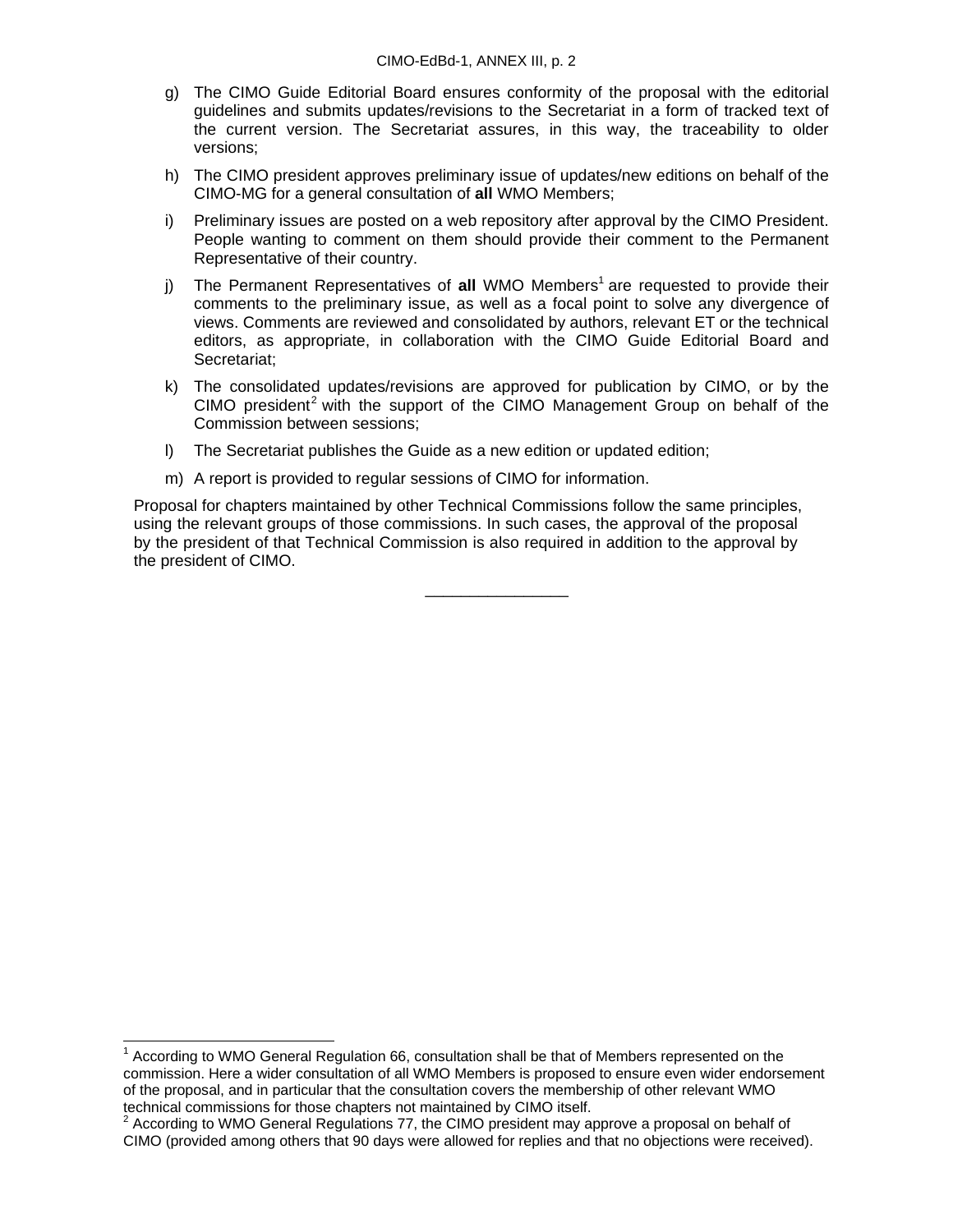#### **Diagram summarizing the approval process**

*(for additional details, see accompanying text)* 

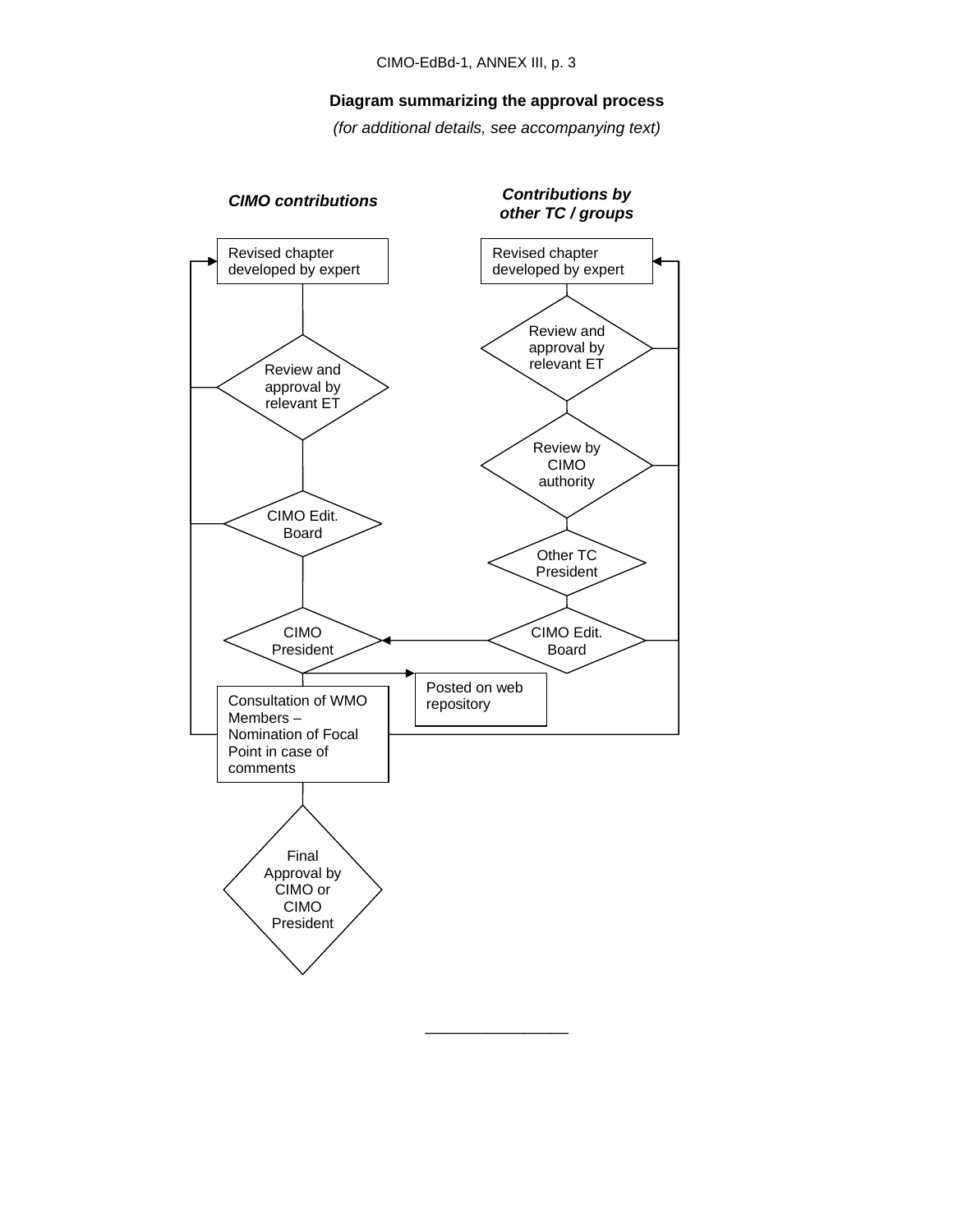# CIMO-EdBd-1, ANNEX IV

#### **WORKPLAN C2: CIMO Guide Editorial Board (2011-2014)**

| No.            | <b>Task description</b>                                                          | Person<br>responsible                      | <b>Action</b>                                                                                                                                                                                                                                                                                                                                 | <b>Deliverable</b>                                                                                                                                                                       | <b>Deadline</b><br>for deliv.        | <b>Status</b><br>[%] | <b>Comments</b>                                                                                                                                            |
|----------------|----------------------------------------------------------------------------------|--------------------------------------------|-----------------------------------------------------------------------------------------------------------------------------------------------------------------------------------------------------------------------------------------------------------------------------------------------------------------------------------------------|------------------------------------------------------------------------------------------------------------------------------------------------------------------------------------------|--------------------------------------|----------------------|------------------------------------------------------------------------------------------------------------------------------------------------------------|
| $\mathbf{1}$ . | <b>Guidelines for the</b><br>drafting/ updating of<br><b>CIMO Guide chapters</b> | All<br>(in collab.<br>with<br>Secretariat) | Develop general guidance for<br>authors / reviewers of CIMO<br>Guide chapters in view of<br>ensuring homogeneous<br>presentation of material<br>throughout the Guide<br>Review and document<br>$\overline{2}$ .<br>procedure for approval of<br>modifications to the CIMO<br>Guide<br>For technical review<br>a.<br>For formal approval<br>b. | 1. Document with<br>guidelines for posting on<br>website<br>2. Document with<br>procedure (for posting<br>on website)<br>a. on technical review<br>b. on approval process                | 2011<br>2011<br>2012                 | 100 %<br>100 %       | CIMO-XV, para 7.8                                                                                                                                          |
|                |                                                                                  |                                            | process of new version                                                                                                                                                                                                                                                                                                                        |                                                                                                                                                                                          | $(MG-10)$                            |                      |                                                                                                                                                            |
| 2.             | <b>Collect and review</b><br>(small) modifications<br>proposed by Members        | K. Premec                                  | Collect proposals of revision<br>received from Members and<br>maintain list of outstanding<br>issues<br>2.<br>Consult with relevant ET<br>Chairs/experts on<br>appropriateness of proposals<br>Develop updates for relevant<br>3.<br>chapters                                                                                                 | List of proposals<br>(received by whom<br>and when) and their<br>status /decisions<br>taken (when and by<br>whom were they<br>approved or<br>rejected)<br>2.<br>Revised chapters         | On-going                             |                      | ETs to be prompted every year.<br>ET and external contributors of a<br>chapter (other TC) should be<br>prompted<br>before<br>each<br>new<br>edition/update |
| 3.             | <b>Review of fully revised</b><br>chapters and chapters<br>revised by ETs        | V. Kurz<br>S. Cohn<br>K. Premec            | Review newly revised<br>1 <sub>1</sub><br>chapters on their compliance<br>with the guidelines /<br>homogeneity with rest of guide<br>Liaise with authors on need for<br>$\overline{2}$ .<br>amendments<br>In collaboration with relevant<br>3.<br>expert teams, identify areas to<br>be up-dated, revised or<br>completely rewritten          | Revised chapters<br>for consideration by<br>Members<br>2.<br>Authors contacted<br>3.<br>List of<br>chapters/sections to<br>be rewritten, incl.<br>recommendations<br>on topics to adress | As<br>needed<br>As<br>needed<br>2011 |                      | CIMO-XV, para 7.8<br>Part I, Ch. 12, 13, Part II, Ch. 3, 7,<br>Part IV<br>were received<br>and<br>internally<br>EdBd<br>assigned<br>to<br>members          |
| 4.             | <b>Contribution to the</b><br>development of the<br><b>Manual on WIGOS</b>       | V. Kurz<br>(find out what<br>is requested, | Follow-up and contribute to<br>$\mathbf{1}$ .<br>the development of the<br>Manual on WIGOS as                                                                                                                                                                                                                                                 | $\mathbf{1}$ .<br>Document with<br>CIMO contribution<br>to Manual on                                                                                                                     | Upon<br>request                      | 1. On-<br>going      | CIMO-XV, para 7.8                                                                                                                                          |